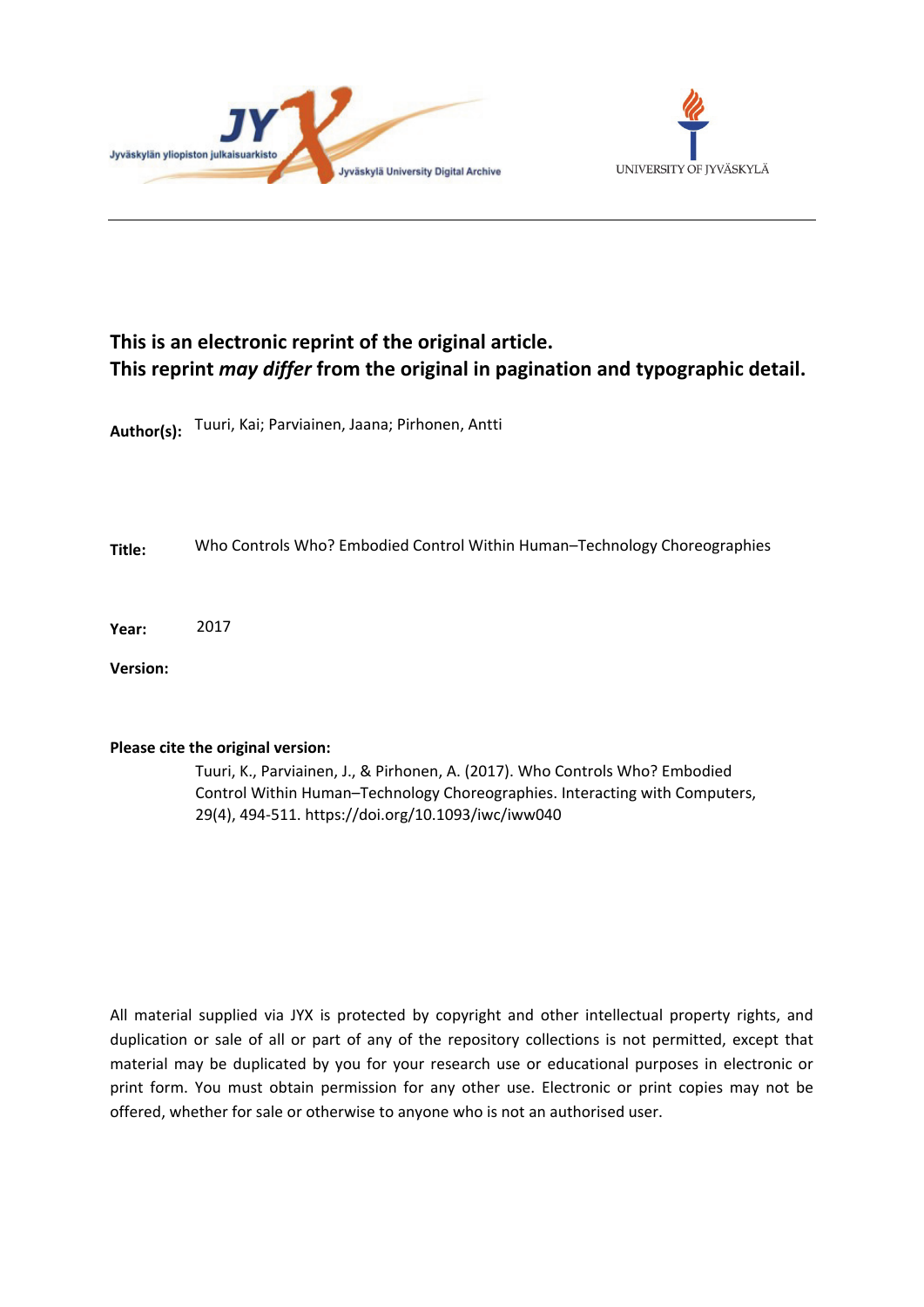## **Who Controls Who? Embodied Control Within Human– Technology Choreographies**

Kai Tuuri<sup>a</sup>, Jaana Parviainen <sup>b</sup>, Antti Pirhonen <sup>c</sup>

a Department of Music, University of Jyväskylä, FI-40014, Finland

<sup>b</sup> School of Social Sciences and Humanities, University of Tampere, FI-33014, Finland <sup>c</sup> Department of Teacher Education, University of Jyväskylä, FI-40014, Finland

**Acknowledgements:** This work is partly funded by the Finnish Funding Agency for Technology and Innovation (project diary number 313/31/2012) and by the Finnish Cultural Foundation.

This is an Accepted Manuscript of an article published by Oxford Journals in *Interacting with Computers*, available online:

https://doi.org/10.1093/iwc/iww040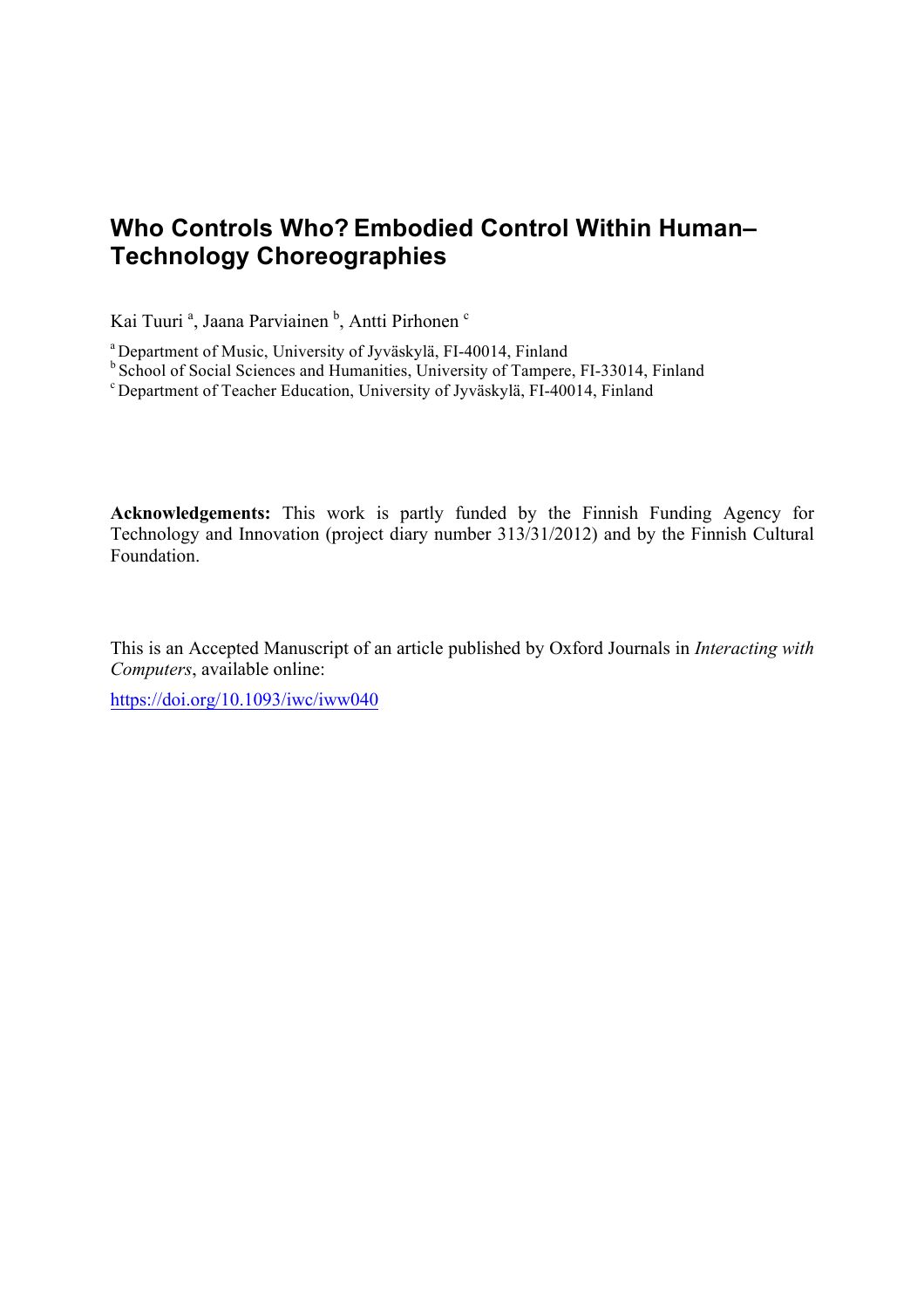# **Who Controls Who? <sup>1</sup> Embodied Control Within Human–Technology Choreographies**

**Abstract:** In this article we explore issues of embodied control that relate to current and future technologies in which body movements function as an instrument of control. Instead of just seeing ourselves in control, it is time to consider how these technologies actually control our moving bodies and transform our lived spaces. By shifting the focus from devices to choreographies among devices, we perform a theoretical analysis of the multidimensional aspects that reside within embodied interaction with technology. We suggest that it is beneficial to acknowledge and reformulate the phenomena of embodied control that go beyond the instrumental user-to-device control scheme. Drawing upon the phenomenology of the body, ecological psychology, and embodied cognitive science, we identify three different dimensions of embodied control: instrumental, experiential, and infrastructural. Design implications of this theoretical model are also discussed.

**Categories and subject descriptors:** [Human computer interaction (HCI)]: HCI theory, concepts and models; [Interaction Design]: Interaction design theory, concepts and paradigms

**Keywords:** embodied interaction; embodied control; choreographies; interaction design; musical interaction; new interfaces for musical expression

## **Research highlights:**

 $\overline{a}$ 

- This paper clarifies the roles of technology and human beings in terms of movements and control: how we use movements in the control of technology, and reciprocally, how our movements are controlled by technology, thus constituting technologyinduced choreographies.
- The theoretical framework presented promotes the viewpoint of phenomenological philosophy on human–technology studies. This is done especially by treating movements as *lived* experiences that constitute humans as embodied beings.
- The analysis of embodied control allows researchers and practitioners to be mindful in their visions and conceptualizations of body movement and control among different human–technology assemblages.
- For HCI-related empirical research and practical design, this study formulates new ontological and epistemological groundings as well as new conceptual tools.
- For interaction design, this paper underlines and illustrates the power and responsibilities embedded in developing instruments of control that contribute to choreographing human movements.

 $1$  Here we apologize for this small deviation from conventional grammar, but we wanted to use linguistic means to emphasize the reciprocal and ambiguous nature of control.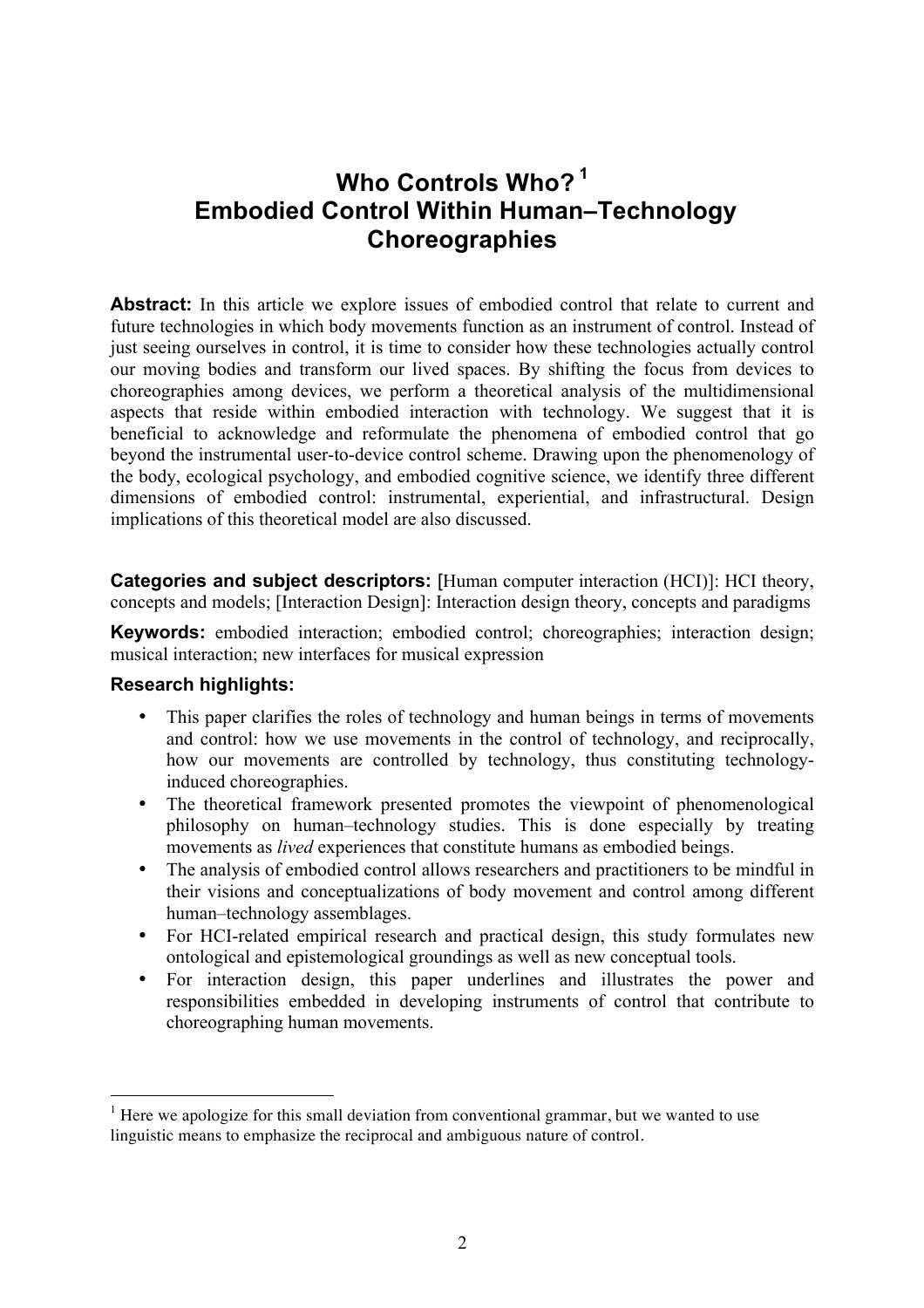### **1. INTRODUCTION**

The common rhetoric of technological discourse has emphasized recurrently how new gadgets and gizmos will transform everyday life in the near future. Although our personal and public surroundings are already filling up with various fancy gadgets and gizmos, we rarely start to reflect on how our engagement with all those technologies actually changes our everyday embodied living. In this article, we look at some of this transformational potential of technology by discussing how implementations of so-called smart technology affect our bodily flow of everyday activities and movements – that is, routines and everyday choreographies we regularly engage in, but of whose real contents and embedded meanings we rarely trouble ourselves to become aware.

Our surroundings consist of built architectures, pieces of furniture, devices, as well as rituals of behavior and other aspects that have an effect on how we move around. Instead of seeing these surroundings merely as a "neutral, external backdrop to human activities" (Ingold, 1993, p. 152), we consider surroundings as temporal continuums, regarding them as spaces of possible practices and engagement that are constituted through the activities of dwelling in them (Ingold, 1993). Within such temporal continuums, our everyday actions are constantly choreographed through engagements with both the natural and the technologized surroundings. In line with ecological psychology, one can consider these effects on movements in terms of *action affordances,* referring to perceived possibilities of action offered or denied by the environment (Gibson, 1979). Within a conceptual framework of choreographies, we can also understand them as *pre-choreographies* (Parviainen, Tuuri, & Pirhonen, 2013a) or as *choreographic inscriptions* (Loke & Kocaballi, 2016), both referring to elements in design (material and social) that constitute movement configurations, either purposely or as an unintended side effect. Technological artifacts and user interfaces do not exist in a vacuum. Rather, they are inevitably fused into the context of a more general physical and social infrastructure that facilitates, triggers, guides, and orientates the dynamics of everyday movements. Therefore, emergence of choreographies within the human– technology relationship is not simply a matter of how routines become accommodated with each new piece of technology, because each piece of technology potentially has an effect on the whole infrastructure that defines everyday encounters with spaces and environments (see Dourish & Bell, 2007).

Despite the ever-growing concern regarding contextual factors and everyday life related to interaction design (e.g., Arthur 2010; Beyer & Holtzblatt, 1998; Carroll, 2000; Savat, 2013), the predominant stance is still more or less focused on the use of devices or applications. The use-oriented undercurrent in thinking is perfectly understandable, considering the roots of human–computer interaction (HCI) and the fact that the designers' business is ultimately in developing discrete products for the markets. According to Harper (2003, p. 22), the adaption of digital technologies into homes can generate various conflicts with "appropriate behavior" for different times and places. The home is an example of a place for the plurality of occasions, ranging from resting to hosting friends or living out personal desires to sharing space with others who may have different desires. Therefore, the home is not a singularity for which straightforward needs for using technology could be defined. It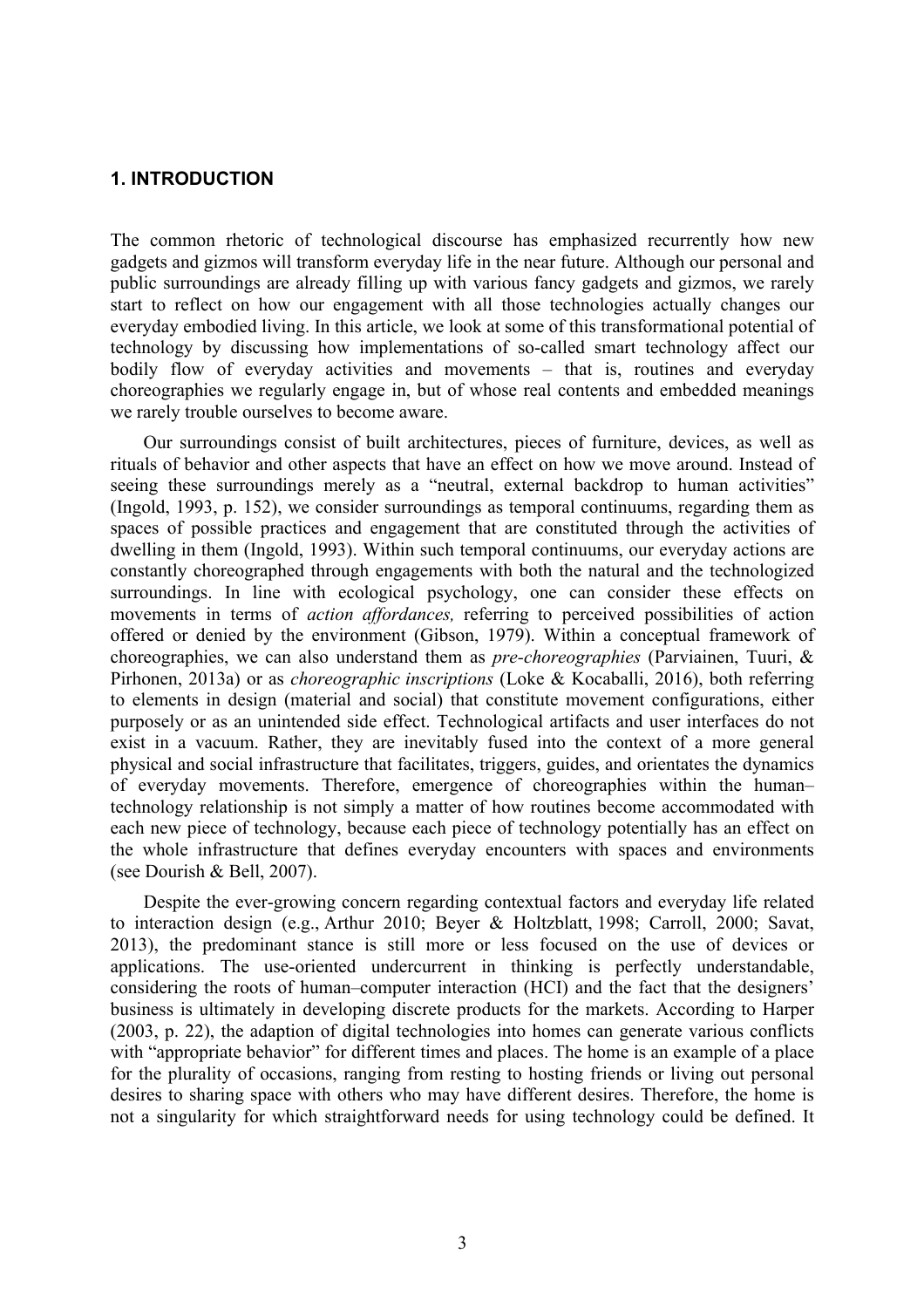may be easier to delineate such needs for more particular contexts of professional tasks, but the ways that technological devices are marketed to consumers are largely a technology-push rather than demand-pull (e.g., Blanson Hankemans, Alpay, & Dumay, 2010). In the bigger picture, the technological development relating to, for example, smart-homes, smart-cars or the Internet-of-things is arguably driven by collective visions and myths about ubiquitous or pervasive computing (see Dourish  $\&$  Bell, 2011). Therefore it is important to be mindful with one's visions and concepts and to avoid making too stereotyped assumptions about people's life and needs.

The discussion in this article will focus on *embodied interaction*. For decades, embodiment has been a central term in the phenomenological movement, positioned in opposition to Cartesian mind-body division, and has been adopted relatively recently into the discourse of cognitive sciences (Varela, Thompson, & Rosh, 1991). The foundational value of embodiment as a "property of being manifest in and of the everyday world" was acknowledged for HCI even more recently (Dourish, 1999, p. 2). However, in the HCI field, embodied interaction is often understood in the more narrow terms of body and bodily activity as means of interaction and control. Currently emerging technologies based, for example, on motion sensing and gesture recognition (e.g., Rautaray & Agrawal, 2015), gaze tracking (e.g., Lukander, Jagadeesan, Chi, & Müller, 2013) or biometric sensing (e.g., Quek, Höhne, Murray-Smith, & Tangermann, 2013) are focused on utilizing bodily activity, gestures, and movement in the user interfaces of so-called smart applications. When looking at interaction through the concept of use, it is easy to see the physical movements having their instrumental value prioritized. Be it sweeping with a forefinger across the touch-screen of a smartphone, waving an arm in thin air, or intently eying a smart coffee-machine, all that matters is how a user's action could be correctly interpreted by the application as an input. Such a narrow focus on movement or gestures through a priori instrumental value in user tasks (see, e.g., design guidelines in Microsoft, 2013) might hinder the formulation of the bigger picture regarding how devices with body-based input collide with and affect our lives through their intended embodiment. In this paper, we want to emphasize a broader understanding of the term embodied interaction, proposed as a comprehensive foundation for HCI that acknowledges the body through phenomenological and cultural accounts in addition to the technological and psychological ones (see Dourish, 2001).

As many of the significant embodied nuances and routines in our lives remain mostly "invisible" and unattended by us, there clearly exists a need for new, comprehensive ways to become aware of and make explicit how the designs of new technological commodities collide with the flowing patterns of human movement. Consequently, interaction designers should also be provided with robust means to extend or turn their attention towards the more wide-ranging perception of the designs that affect people's embodied experience of their surroundings as a lived space.

## **1.1 Objective Space vs. Lived Space**

In investigating human interactivity with smart applications, one key factor is to understand environments as a spatial phenomenon. Phenomenologists (e.g., Husserl, 1970; Merleau-Ponty, 1962) have long stressed that the living human body is not a mere thing that rests in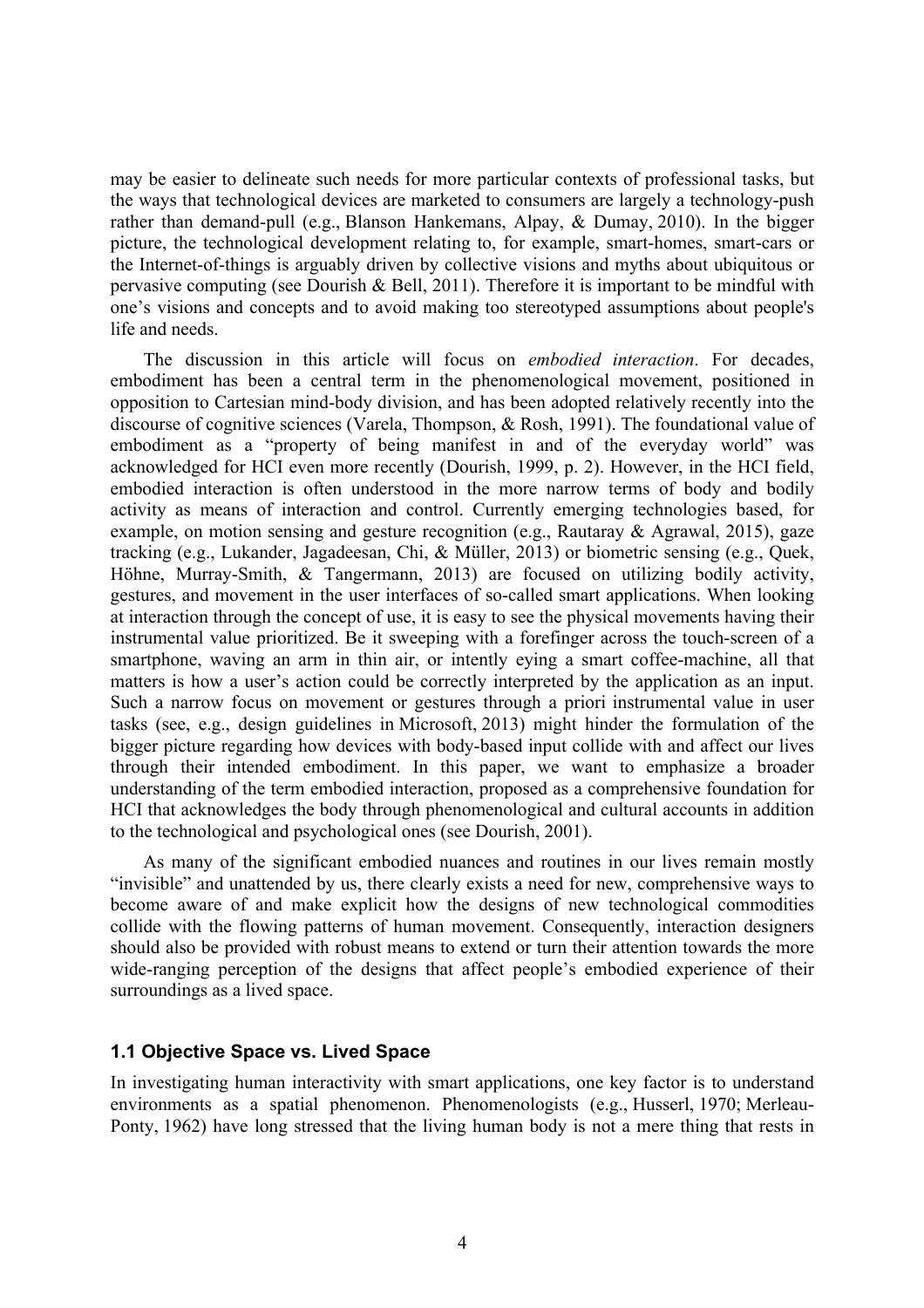space like tables, stones, or computers. Spatiality that we live in and through our bodies and around us is called lived space. This lived space differs from the schema of Euclidean threedimensional geometric space. Objective space can be scrutinized and measured with fixed metrics, and it has become the foundation of design in architecture, engineering, digital technology, and the physical sciences. It is not only a useful tool, but objective space has dominated the understanding of space in Western culture since classical mechanics (Grosz, 1994; Husserl, 1970; Merleau-Ponty, 1962; Straus, 1966).

Lived space can be considered a much more fundamental notion of space than objective space because all living beings and the knowledge they possess depend on the sensual and intentional orientation to their environments. Even plants turn their bodies to the sunlight or push their roots into the soil toward water sources. The motion of plants may not be conscious or intentional (at least in the way these concepts are traditionally understood) but nonetheless plants have their own lived spaces. Of course, the lived space of humans is different and much more complex than plants. Merleau-Ponty (1962) has addressed how the lived space emerges reciprocally from the human body's perception and action, but it also carries complex meanings of social and affective relations that become enactively coupled with specific places and ways of interaction (Hutchins, 1995; Noë, 2009; Varela et al., 1991). Merleau-Ponty's (1962) notion of space (*l'espace*) relies on Heidegger's conception of beingin-the-world (*In-der-Welt-sein*) showing how fundamental the orientation of spatial living is for us. In fact, following Merleau-Ponty's thoughts, it can be argued that our postures and actions on the world, as constitutions of lived experience, are an integral part of our enactive consciousness, not necessarily being caused or driven by higher order propositional mental representations, such as plans of action. This notion relates to Lucy Suchman's (1987) seminal argument stating that the "planning model" of action does not adequately describe situated activity of humans. Thus, movements of a living body are fundamentally intentional and mindful in themselves, in a manner that does not rely on reflective thinking but on recurring lived experiences of bodily action (Johnson, 2007; Varela et al., 1991). It is quite safe to say that the variety of everyday skills and coping with physical activities rely on such a body-based knowing originating in "muscle memory" and which most of the time remains unattended by us (in pre-reflective consciousness). However, it is important to acknowledge that this ability is not detached from rational thinking, but contributes to and brings forth our thinking and our perception of a stable reality (Johnson, 2007; Varela et al., 1991).

Here, we want to promote the idea that technology should not be designed solely based on the notion of objective space, because it is after all only one modulation of space among many other equally coherent, equally possible formations. Objective space measures things in terms of their size, length or height, and their reciprocal spatial relations. This measuring effectively dismisses the subjective, bodily-enacted experience of spatiality and the related kinesthetic perception of one's body (via body-image and body-schemas, Gallagher, 1986), and it does not appreciate the embodiment of intentionality towards the environment and its sensorimotor meanings and affordances (Gibson, 1979; Noë, 2004). Intentionality emphasizes the immediate relationship between the embodied mind and the lived environment, thus "in saying that the mind is intentional, phenomenologists imply that the mind is relational. 'Being-in-the-world' (Heidegger) and the 'lived body-environment' (Merleau-Ponty) are different ways of articulating this kind of relation" (Thompson & Stapleton, 2009, p. 27).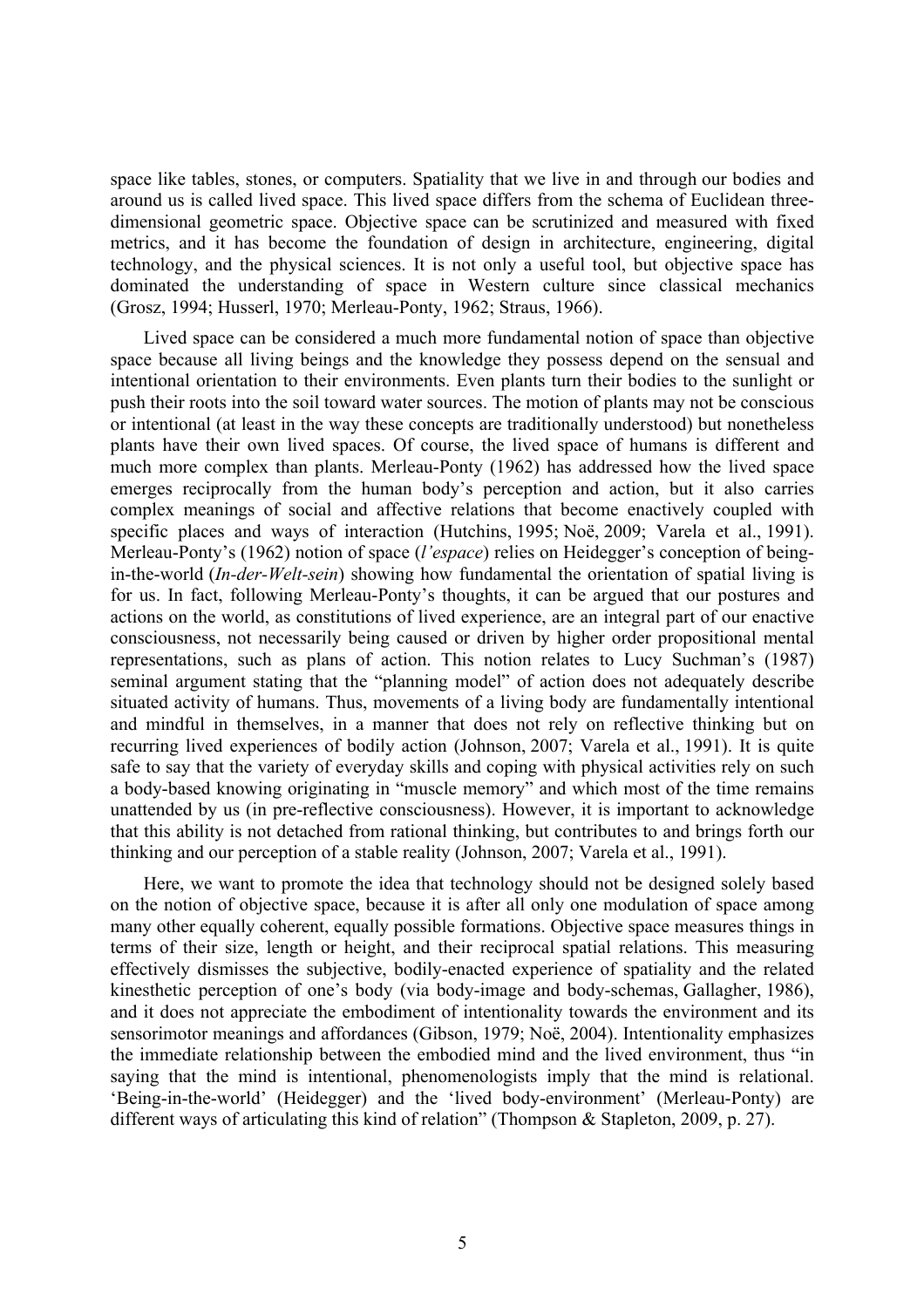This embodiment of intentionality should be seen as a fundamental source of affective, social, ethical or aesthetic meanings we (as embodied subjects) naturally attribute to even the subtlest qualities of gestures and other body movements. Digital systems that respond to movement cannot understand the lived-through gestural meanings of the moving body, thus, "gesture recognition", which has taken a pivotal role in HCI, is a misleading term. Digital devices can, for example, measure the coordinates of the body's movements in objective space and interpret them as pre-specified gestures or poses through mathematical algorithms and symbolic catalogues of movement information. Arbitrary mapping of these gestural objects to certain commands of a user interface may easily lead to unnatural or imposed movements that distort the flow of natural or habituated movements in social contexts. Let us imagine, for example, an augmented reality application that uses certain facial expressions, such as eye winking and smiling, as means to respectively browse and select visual menu options displayed in the augmented reality glasses. In public situations, it is easy to imagine social misapprehensions and potentially embarrassing situations this gestural control may cause, considering the importance of facial expressions in interpersonal communication of affect. Even if the social factor is ruled out, instrumental use of emotional expression, like smiling, would be ethically a very questionable strategy. Just because it forces you to "smile" in order to fulfill some function, which in itself might have nothing to smile for.

From the perspective of lived space, body movement is not something that could be captured in mere physical dimensions and harnessed lightly by its instrumental value. Rather, it is fundamentally about how we – as intentional agents – feel, perceive, interact and communicate through our body in situated moments. It is something that essentially embodies and enacts what we are, what we know and what we experience (see Noë, 2009). In short, movement is about life. And that is something one should never handle without care.

## **1.2 Aim of the Study**

What is maybe not yet fully understood in the discourse of HCI is the dynamic continuum of human action(s) as an experiential whole. Instead of focusing on gestures as chunks of movement relating to users and devices, a choreographic approach (discussed in Parviainen et al., 2013a; Parviainen, Tuuri, Pirhonen, Turunen, & Keskinen, 2013b; see also Loke & Reinhardt, 2012) implies putting the focus on the flow of movements we perform in our lived environments. Here, choreographies include all bodily movements, routines, and activities in which movements appear to form meaningful interactions and relations in a lived space between different agents and inanimate objects. Unlike in the domain of dance, there is no choreographer who "alone could lead the dynamics of this constellation; rather, human and nonhuman agents have connections with each other that establish ongoing choreography" (Parviainen, 2016, p. 62). In this process, technological objects can be conceived as so-called *actants* that influence human actions (see Latour, 1996), thus co-constituting choreographies through embodied practices and affordances being attributed to their design (as prechoreographic elements). In general this choreographic shift of focus helps to perceive (a) how discrete movements belong to a bigger whole of both spontaneous and orchestrated/arranged movements, (b) how these choreographies differ across times and places, and maybe most importantly (c) how movement and space are lived through by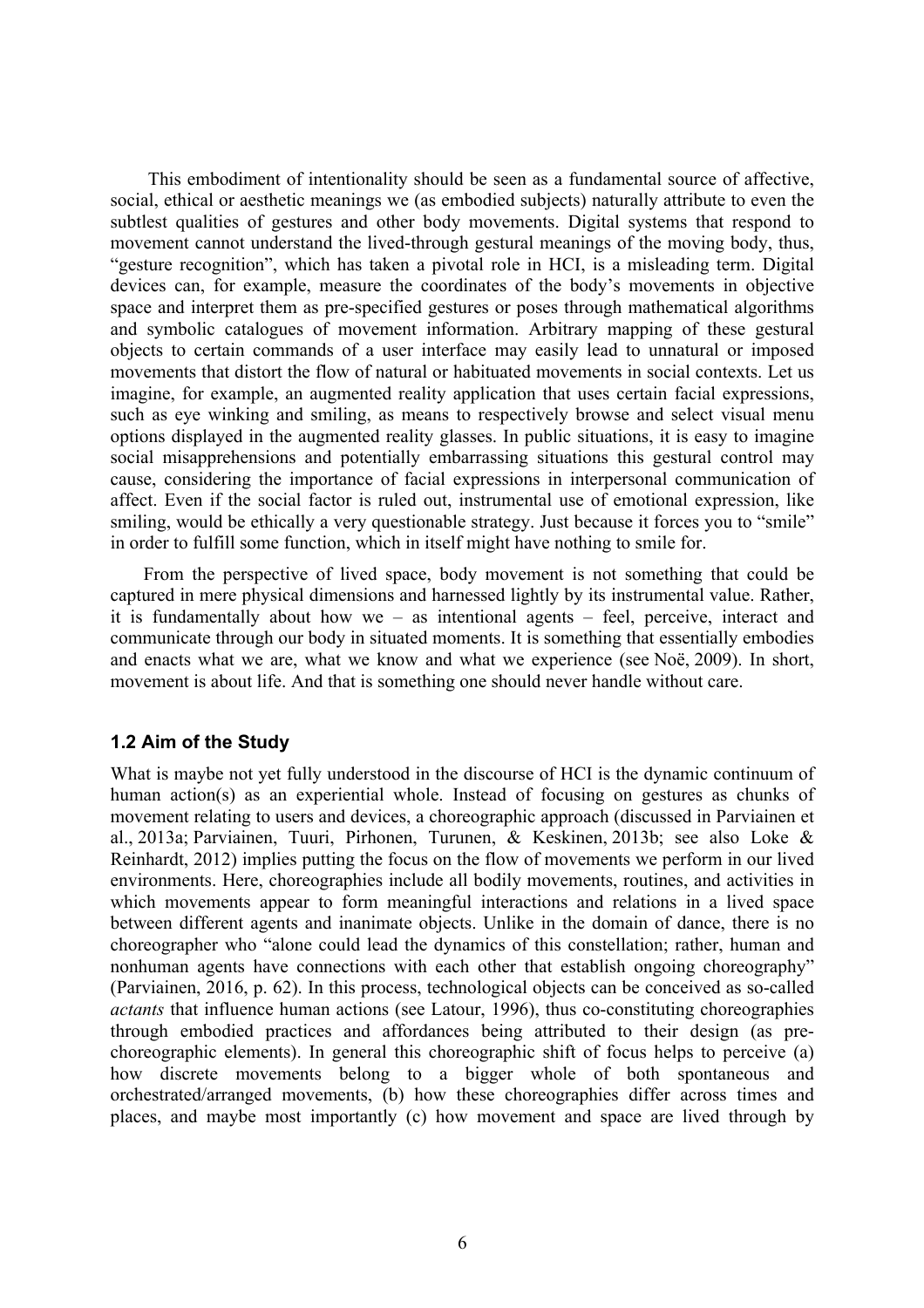subjects (individual choreographies), and among subjects belonging a cultural community (social choreographies).

By shifting the focus towards choreographies in the lived space, we aim to unveil the multidimensional aspects and phenomena that reside within the HCI paradigm founded on embodied interaction. In particular, we are interested in the concept of embodied control constituted within the choreographies of interacting with technology. Instead of just seeing ourselves in control, it is time to also consider how these systems are controlling our own bodily movements and choreographies, for example, by expecting particular types of movements from us. We will analyze and describe the effects of some body-based interfaces in terms of *embodied control* in a manner that goes beyond the instrumental user-to-device control scheme. The following section first examines optional theoretical stances on the phenomena of embodied control, and then presents a recapitulated formulation of the concept in three dimensions that are *instrumental*, *experiential,* and *infrastructural*. Finally, implications of the refined perspective are discussed in terms of interaction design and human–technology studies. Among the examples dealt with in the discussions, one particular domain of embodied interaction is more deeply covered. This particular example concerns interfaces for musical expression and interaction (in section 3.1). Musical interfaces may not appear as representatives of mainstream user interfaces, but for the purposes of this article they are illustrative examples because of their orientation towards embodied activity (e.g., Jensenius, 2007) and fluidity of processes both in performing music and in transformation of musical practices (e.g., D'Arcangelo, 2004). It could even be argued that they anticipate aspects of rich multimodal and embodied user interfaces by providing "excellent examples of sensorially rich and temporally-detailed human–machine interaction" (Tzanetakis, Fels, & Lyons, 2013, p. 1119). All in all, however, we aim at illustrating the phenomena of embodied control that are not necessarily dependent on any particular technology or field of application.

## **2. DEFINING EMBODIED CONTROL**

#### **2.1 Instruments of Control**

Already at the dawn of the modern computer-era, Norbert Wiener (1954, pp. 24–36) identified the theory of control in terms of communicative messages (as acts of control) and the gained feedback response (relating to the effect of control). An early developer of embodied interfaces, Myron Krueger (1977) followed similar line of thinking in his concept of a responsive environment, which refers to a system capable of perceiving human actions and providing action-relevant (auditory and visual) responses through the surrounding environment. Therefore, when thinking of the concept of embodied control, it seems straightforward to conceive of it through the idea of harnessing body movements as a means to produce input messages to a control surface in human–computer interaction. A marketing slogan for Kinect "You are the controller" (Microsoft, 2010) summarizes this approach aptly: Dedicated controller instruments are replaced with "you", by treating your body movements (referred to as gestures) as instruments for controlling an interactive system.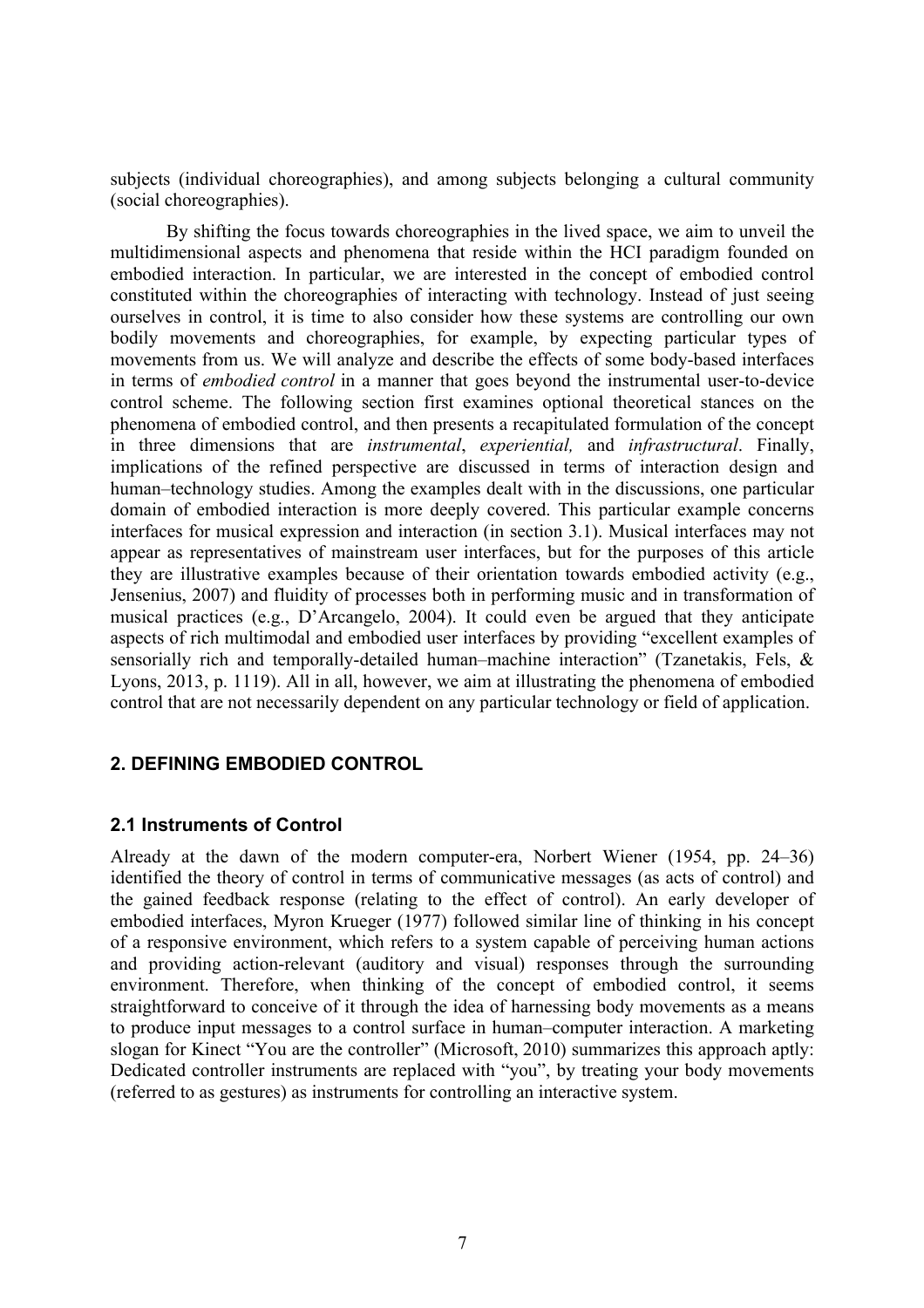Let us take a look at a currently prominent guide for designing gestures for embodied interfaces: *Kinect for Windows: Human Interface Guidelines* (Microsoft, 2013). What the guidelines in general emphasize is the ways that (a) gestures are appropriate for user task and its orientation and that (b) the intended control gestures can be reliably recognized and distinguished. Several design principles relate to, for instance, physical and cognitive ergonomics and utilization of natural interactions. The guidelines are also aware that instrumental gestures may generate problems with different contexts of use, urging designers to take into account user orientation, mindsets, locations, expectations, and sociological factors.

…Kinect for Windows sees a person holistically. Kinect for Windows users are constantly moving and interacting with the world, whether or not they intend to be interacting with your application. Your challenge is to detect intended gestures correctly and avoid detecting 'false positive' gestures. Keep in mind that users in a social context may alternate between interacting with the application and with other people beside them or in the vicinity. The application must be aware and considerate of the social context of the users. (Microsoft, 2013, p. 30)

Considering the compact and practical scope of the guidelines, it is understandable that the offered design principles work as general reminders of things to take into account, not trying to provide more specific criteria and guidance for creating appropriate designs, for example, from the point-of-view of different user orientations. Guidelines urge designers to acknowledge things that may affect the usability of the application. However, some big questions may be raised in the reader's mind: How to define the goodness of fit for gestures? How to define what is *natural* interaction? The guidelines avoid taking a stand on issues concerning how the application of gestural control can smoothly interface with the user's everyday movements. The focus is placed on detecting the instrumental movements relating to application use from the "mere" natural movements, but the actual means to achieve this is left to the designers:

With Kinect for Windows, it's harder to distinguish between deliberate intent to engage and *mere natural movement* in front of the sensor. *We leave the details of how to handle this up to you*, because your specific scenario might have special requirements or sensitivity. (Microsoft, 2013, p. 89, emphasis added)

In the guidelines, gestures and their meaning are seen firstly through their instrumental value. Yet, it is important to notice that the basic significance of movements as choreographies of human life is somewhat recognized, but this aspect is mostly overlooked – or at least put into a secondary position.

In the literature of musicology and game studies, there exist two interestingly similar taxonomies of body movements relating to playing musical instruments (Jensenius, 2007, pp. 46–47) and playing games (Bianchi-Berthouze, 2013, pp. 49–51). Both of these taxonomies seem to make a basic division between movements instrumental to playing and other movements of the playing situation. The former class consists of required movements for control (sound-producing or task-control) but also movements that provide indirect support to performing them smoothly (ancillary, task-facilitating). The latter class includes movements that are not required but either accompany the playing (e.g., by following contours of musical elements or the player's role in a gameplay) or otherwise relate to situated expression and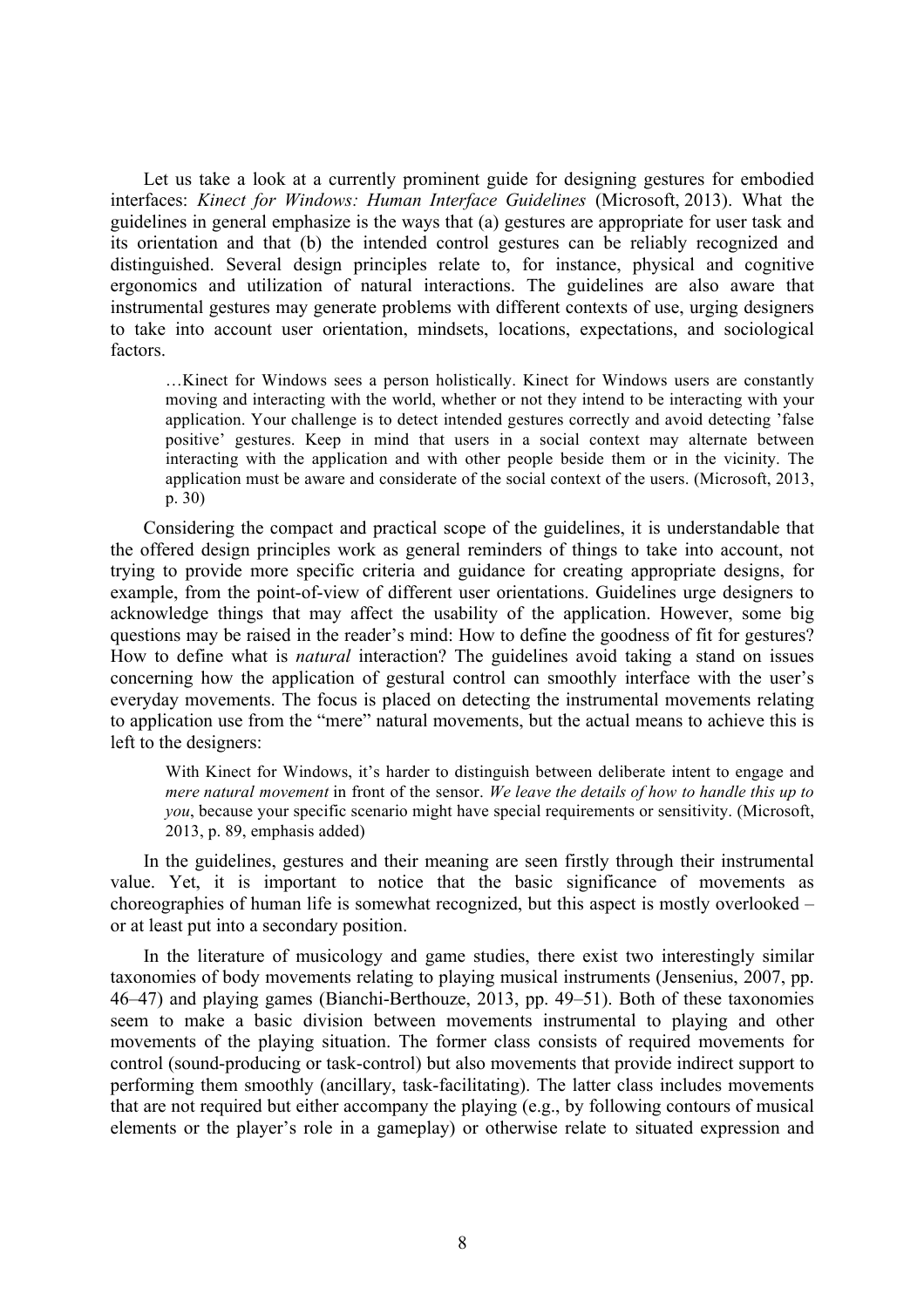communication. Although these taxonomies explicitly take into account non-instrumental movements, their starting point nonetheless lies around the instrumentation of control, against which movements are defined and ordered. The players' orientation is also a matter that needs to be accounted for. For example, affordances of action are not necessarily constituted within the organization of an instrument's mechanical functionality (e.g., gameplay mechanics). As shown in the example provided by Bianchi-Berthouze (2013, p. 48–49), expert gamers sometimes wanted to perform sport-like movements (involving the body in a simulated manner) in playing Nintendo Wii sport games, even though they knew that, due to the accelerometer-based controller, they would perform better in the game by moving the game controller with tiny and efficient hand movements (with little resemblance to the sport simulated in the game scenario). Thus, two distinct player orientations were outlined in the example: one of them focusing on mastering the instrument efficiently, while the other implies an engagement to the game scenario through its action affordances and the related choreographic engagement.<sup>2</sup> If we chose to prioritize the latter orientation, we might actually come up with different taxonomical organizations where "pure" instrumental actions (relating to the actual control mechanics) become subordinate chunks of movement belonging to more holistic, goal-directed continuums of movement (e.g., emphasizing a "golf-swing" action over separately timed instrumental movements of a controller).<sup>3</sup>

As we can see, taking care of different user orientations matters. But in order to actually perceive and outline these orientations the researcher ultimately needs to resort to a subjective stance on one's space and the ways the instrument becomes part of it.

#### **2.2 Control We Live by**

 $\overline{a}$ 

It will help our analysis on embodied control if we first follow the contrast between objective and lived space – the two basic phenomenological categories of space we presented earlier. In other words, we should first consider the differences in seeing environments in terms of how they are lived through their indwellers instead of just treating actions and spatiality in objective and functional terms. Due to the nature of computing, smart technologies "sense" their environment through measurements and formal rules and treat human bodies like they were any objects that could be mechanically measured and modeled. While, for example, motion-capture systems can detect, measure, and categorize movement of such objects, in a lived space we interact within, our actions in and responses to these systems are not mechanical but unavoidably intentional and colored with affect – in a manner our actions on the world always are. <sup>4</sup> Within lived spaces, the distinction between "natural" movements and

 $2$  A comparable scheme of players' orientations with regard to musical instruments is discussed later in this article (see section 3.1).

 $3$  By the way, this line of thinking seems to have similarities with the idea proposed by Godøy (2011, pp. 239–240) on conceptualizing temporal continuums of musical sound-action awareness in terms of goal-oriented, holistic chunks, into which single musical events (e.g., notes) become hierarchically subsumed.

<sup>&</sup>lt;sup>4</sup> This aspect seems to resonate with some of the outlined challenges (Picard, 2003) of affective computing. These challenges notably concern well-justified criticism towards handling emotions as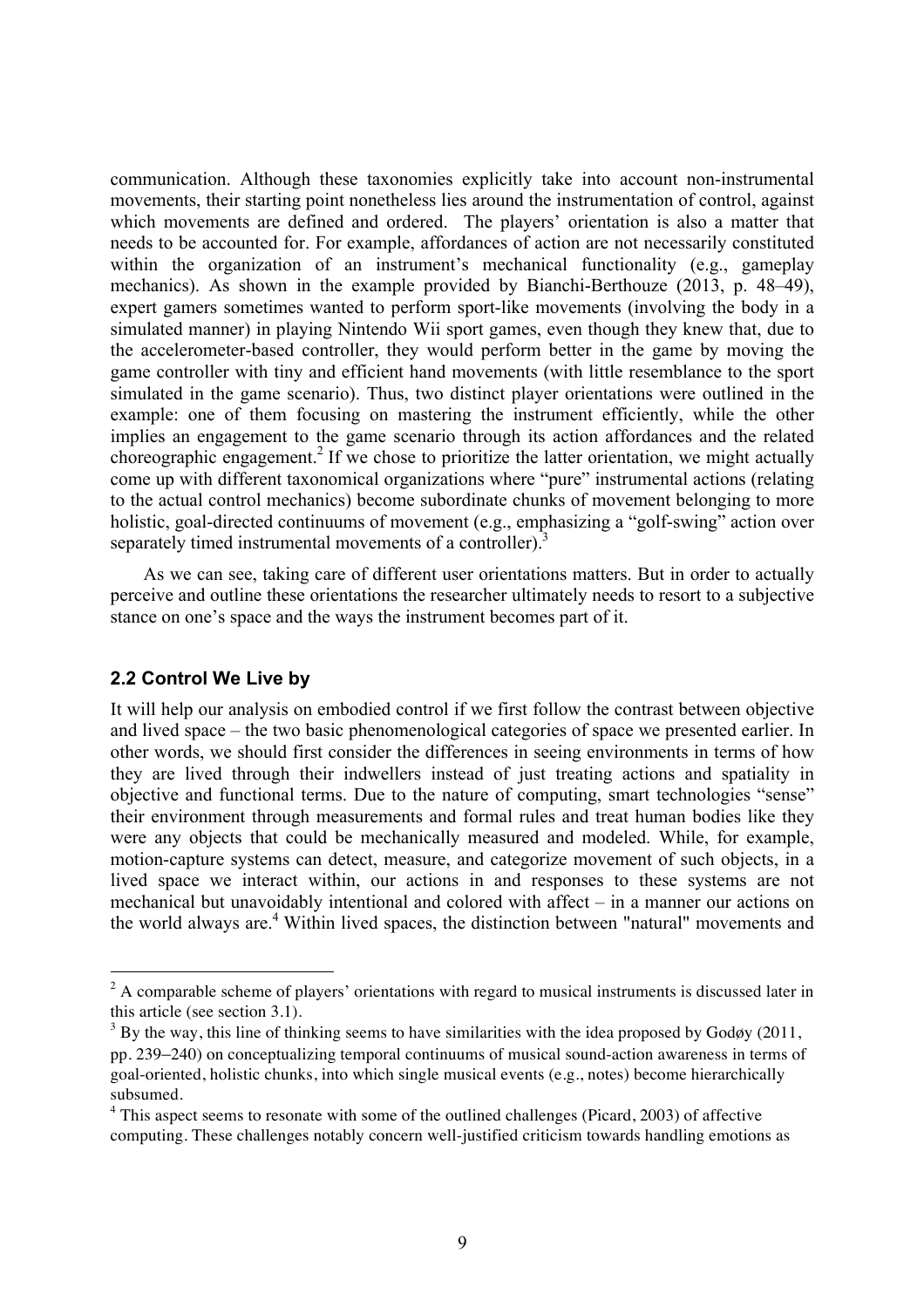instrumental movements (relating to intended user functions) becomes increasingly hard to identify and even impractical because of the necessary overlap between the two. Instrumental movements can never be "empty frames" without some natural, experiential meanings tied to the movement qualities. This was indicated, for example, in the Wii-game scenario presented above, where gamers used more involving movements for controlling because of the fun they provided (Bianchi-Berthouze, 2013). On the other hand, one does not necessarily have to experience instrumental movements as being directed to a system. As computing is becoming ever more ubiquitous and embodied, we are no longer mere users controlling systems from the outside, but rather, we *dwell* in these systems (Parviainen, 2011).

So, how would an experiential conception of embodied control differ from instrumental control? The difference comes from the perspective: While instrumental control is about providing technical means to control – in terms that designers would describe as being convenient for a user task (in the third-person) – experiential control is about how individuals feel or conceive control in the first-person, in lived moments, in the lived space, through their body awareness. In other words, it is about how designs co-constitute *experiences of control* within interaction, not necessarily having any *a priori* assumptions about the object of being controlled. As we saw in the Wii-game scenario, the players' orientations changed the experiential aspects of control: while the expert players prioritized mastering of the game controls, they were occasionally willing to give away that sense of control for an opportunity to experience the game differently. Therefore experiential control is also a question of how we are orientated to our lived space (including also interpersonal factors), what kind of action affordances we tacitly sense that either support or guide and restrict our momentary intentions and the related bodily engagement. For an expert player wanting to master the game as a system, the idea of performing sport-like choreographies may appear as a restriction or unnecessary imposition (i.e., choreographies are "pushed" at the player). By contrast, for a player wanting to engage with the game scenario, performing these choreographies provides support for his or her intentions (i.e., choreographies "pull" the player into a game).

The concept of experiential control may be seen in a two-fold manner: Firstly, it is about the feeling of being in control within a perceived reality of a lived situation. Indeed, controllability has been defined as a key quality of a usable application in HCI literature (Alonso-Ríos, 2010) and as the standardization system of ergonomics for HCI (ISO 9241- 110, 2006). In the past, control was ideally implemented with dedicated controllers, but contemporary visions of smart-homes strive to make computing "disappear", providing users with the ability to meld the technology into their everyday lives (Harper, 2003, p. 24). In the course of making technology invisible, one trend is to move away from dedicated controls to smart, proactive, and automated systems that follow and learn the habits of the residents and use this surveillance-data for anticipating and automatically responding to their routines (see, e.g., Aldrich, 2003). Although many might be fond of the central locking of doors and windows, or lights coming on when someone enters room, it might also severely disrupt the feeling of being the one in control. Another possible trend in making controls invisible is the so-called enactive approach to user interfaces (see Froese, McGann, Bigge, Spiers, &

 $\overline{a}$ 

discrete and recognizable objects or mechanical models. Relevant challenges also include the lack of understanding of situational factors of emotion expression.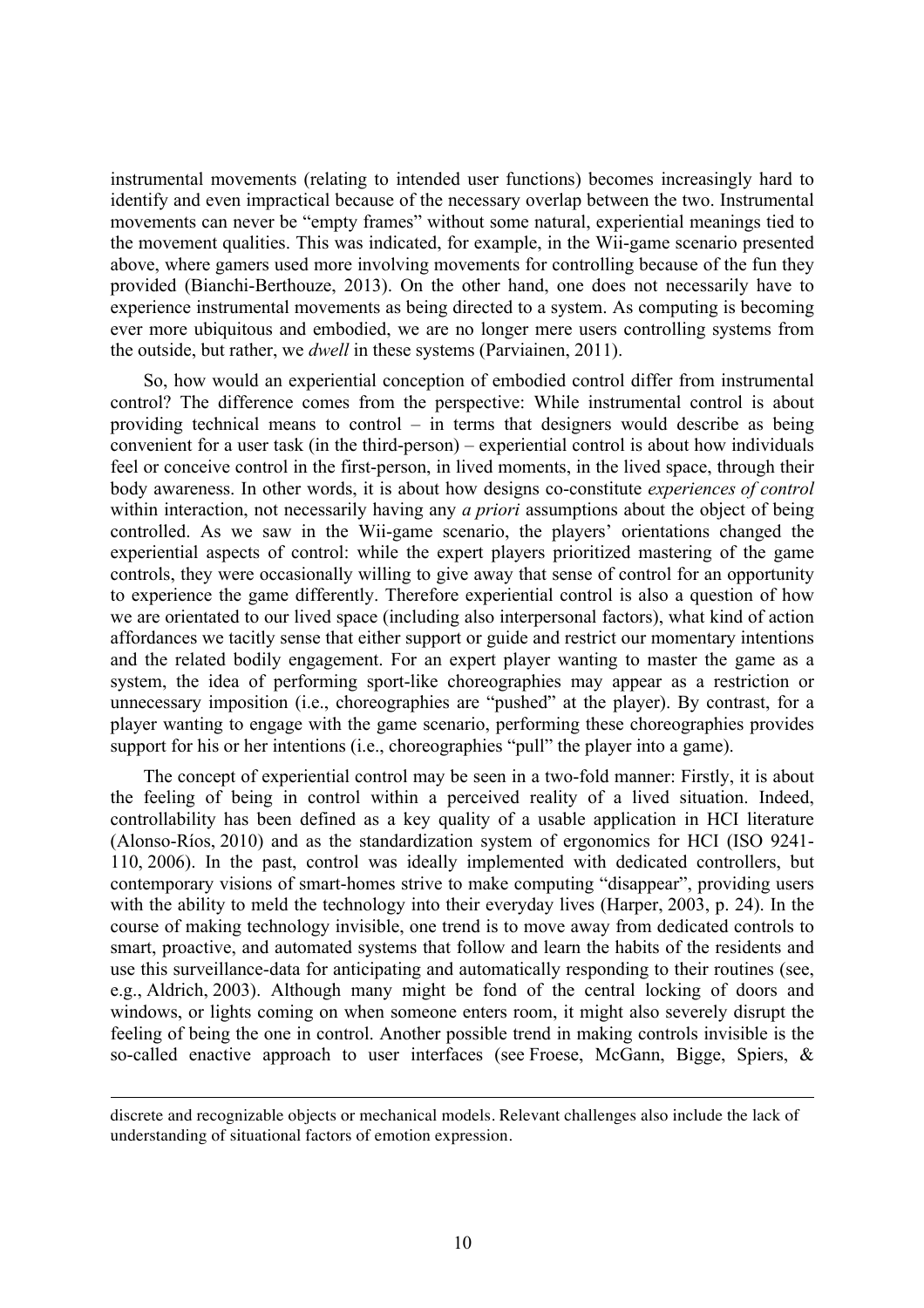Seth, 2012). The basic idea is that control should be implemented as experientially transparent by avoiding positioning it between the user and his or her operational environment. For instance, instead of using hand gestures for giving dedicated commands to the system, the device or its functions can themselves experientially become an extension of our hand, seamlessly augmenting the enactive sense-making and control of the lived space. The enactive approach strongly relates to Heidegger's (1962) phenomenology of tool-use which concerns how objects separate from the body can experientially become extensions of our body<sup>5</sup>, fused into an extension of a lived space and the related body-image and sense-making. It is indeed important to acknowledge the transformative effects of tool-use (with regard to enactive perceiving of the lived space) that force one to consider that "many different ways of perceiving the world are possible" (Froese et al., 2012, p. 373), and that in this manner lived space also extends to virtual spaces experienced in an engagement with technology (such as user interface widgets, computer games, or social-media applications). Tool-use also reminds us that experiences of control are something that does not always require conscious attention to objects being used for controlling or interacting. For example, a wearable musical instrument, as a device that maps movements to musical parameters, can easily become transparent at a point where the player starts to feel that his/her body actions directly transform into musical interaction.

The second aspect of our account of experiential control is about the conflicting feeling of having to self-control or regulate one's own (intended or habituated) movement and actions in a present lived space. There are plenty of possible situational factors relating to implementations of technologies that might contribute to the need felt for modifying or restricting our movement, or regulating our spontaneous bodily display of affect. Such effects on movement are induced, for example, by needs to conform one's bodily actions to physical barriers, to social norms of an environment, or to certain behavior expected by smart systems. For instance, future smart-home systems might make use of gestural interfaces based on optical motion-capture technology (similar to Kinect). Although the implementation of such interfaces is physically invisible, the active field of motion-capture is fully analogous to any physical barriers or social expectations that shape our movements at home. When such a system continuously monitors and traces movement in a living room, potentially reacting to the specific movements (gestures) in space, people have to be careful in their moving and posturing, to avoid giving "wrong" signals through their body. They might even learn to intuitively suppress their activities to avoid performing certain kinds of bodily movements in certain places, eventually constituting new or modified norms of bodily behavior. Gazetracking glasses, as a means to interact with smart household items, might pose similar issues of restricting the experiential freedom of looking around. In public situations there is often an increased pressure to conform to social and cultural norms in the ways one interacts with technology (e.g., Reis, de Sá, & Carriço, 2008). For example, we might be embarrassed to use gestures or voice because of the deeply rooted communicative (interpersonal) expectations

 $\overline{a}$ 

<sup>&</sup>lt;sup>5</sup> A related conceptual framework is the one of extended cognition by Andy Clark and David Chalmers (1998; see also Clark 2008). In it, tools – both the uses of tools as well as the results of tool use – are conceptualized as extensions of cognition. The Cartesian division into mind and body is given an extreme critique while the borders between assumed mental events and their physical reflections are straightforwardly denied.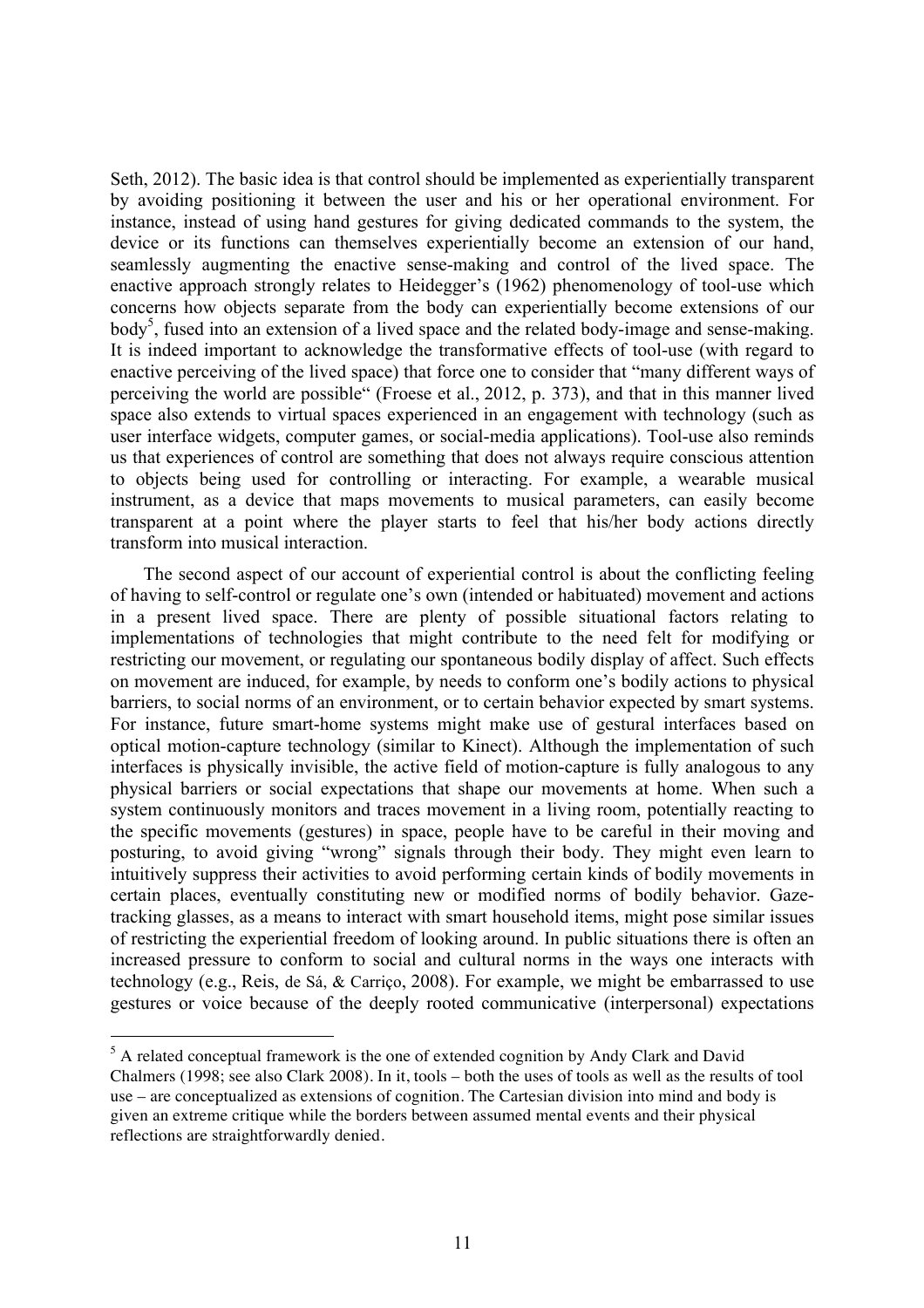relating to these interaction modalities. This is especially true when instrumental gestures clash with the natural affective communication among other people.

It is also important to note that the two mentioned aspects of experiential control do not exclude each other. For instance, while the wearable musical instrument of the previous example might have the great and natural feel of being in control of musical sounds (via transparent control within free body gestures), it might make you feel embarrassed or uncomfortable with the movements and poses emerging through the playing performance. Mapping free body or limb movements to musical expression, by using optical motion capture or sensors such as accelerometers or gyro meters, might also severely restrict the player's freedom to spontaneously perform body movements and expressions that are not directly related to sound producing (e.g., ancillary, sound-accompanying, and communicative movements, see Jensenius, 2007, pp. 46–47). Therefore, depending on the orientational disposition of a player, experience of playing such an instrument can appear as a feeling either of gaining or losing control.

#### **2.3 Infrastructures of Control**

Dourish and Bell (2007) have investigated the conditions for ubiquitous computing by considering spaces as infrastructures and focusing on embodied action in both practical and cultural organizing of such infrastructural spaces. Their approach to the organized utilization of spaces is applicable to the analysis of embodied control. While zooming out from the experiential focus outlined above, we build the third dimension of infrastructural control roughly on these ideas. This dimension basically concerns the question of how every piece of technological design ultimately participates in establishing and organizing infrastructures that control people's movements and embodied use of space. From the digital alarm clock that wakes us to the fully automated and integrated smart-home system, computer code is extensively and intimately woven into the fabric of our everyday lives (Kitchin & Dodge, 2013). In fact, all design choices with regard to built environments partake in this phenomenon. However, infrastructural control is not only in the hands of designers, but rather, the creation of these infrastructures is an emergent process involving larger groups of people. Nonetheless, every design contributes more or less to this societal impact.

Before we get involved further with the question of infrastructural control it is necessary first to consider how technological infrastructures contribute to our perception or how perception is technologically mediated. McLuhan (1964) is well known for his notion of technology whereby technological devices are an extension of the human cognition and organism. Extensions of the body cover a wide variety of different instruments: from handmade tools to vehicles and technologies for transportation and media. Infrastructures, such as roads and lighting, and other fixed structures, such as buildings, can be seen as extensions of the human organism. While these extensions open up possibilities, that is, work as affordances, they simultaneously impose constraints and frames on human behavior. Don Ihde (1990) in his philosophy of technology goes even further and argues that technology can never be separated from our perception and experience. Technological items seem to become part of our embodiment in the manner that technology mediates our experience of environment or world. Ihde calls relations between human beings and technology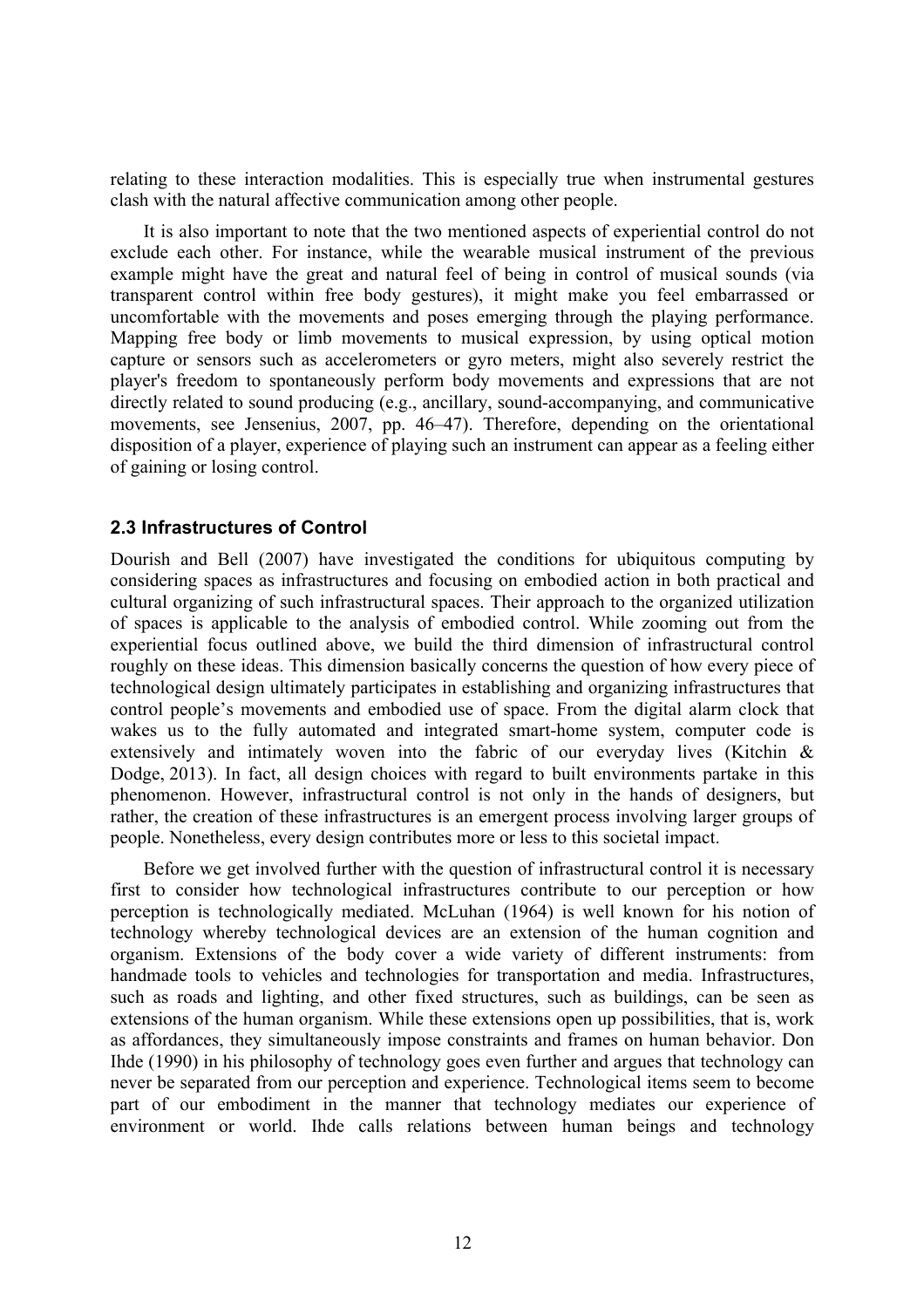embodiment relations. In an embodied relation we experience the world and objects through a machine, so in this sense, technical devices and their infrastructures always transform our perceptual capacities. In activity theory (see e.g. Kaptelinin & Nardi, 2006), the mediating role of tools is stressed. In its emphasis on social structures, activity theory sees the role of tools as two-fold. First, the tools shape the ways in which we interact with our environments. Second, since tools have been created and transformed in the development of a given activity, they themselves reflect the knowledge of people who have been involved in it. In other words, in the use of tools social knowledge is cumulated.

While strongly relating to technological and material organization of lived spaces, the heart of infrastructural control lies in immaterial interpersonal phenomena such as construction of social and cultural norms and habits; for example, how people are expected to organize the furniture in living rooms, or what kind of technology should be included. Thus, each culture's present conceptualizations of what is home, how it is normally organized, consequently creates models for what kind of movement, choreographies, and bodily engagements with the lived space are normally expected. For example, we currently might be on the verge of an emerging norm where almost every family member is recurrently or continuously engaged with smartphones and other mobile devices, and day-to-day communication with family and friends also involves the use of these gadgets (e.g., Lin & Atkin, 2014). According to a marketing survey from the Sparkler Research Agency (2013), thirty percent of families in UK regularly use smartphones or tablets to talk to each other when they are in the same house. Such a change in family communication would also involve changes in the lived space families reside in. These might include, for instance, a shift of emphasis in communication towards favoring technologically extended perception of the social space. Another home-relevant example could consider the camera-based motioncapture technologies, which may currently be restricted to the use of gaming systems (such as Xbox One). Therefore the effect that these technologies have on infrastructures of the home might now seem trivial. But as discussed in the earlier subsection, even the current implementations carry potential for significantly changing the organization of a lived space. Moreover, it is rather safe to assume that the volume of applying similar motion-tracking technology, for example to different smart-home applications, will increase in the future. At that point, emphasis on designing gestural controls that do not inappropriately collide with people's daily lives becomes a much more serious issue.

Besides being manifested through sociocultural habituations, infrastructural control can also be based on and be enforced by institutional norms, guidelines, and legislations. For example, there are usually different kinds of regulations with regard to building houses and technology. Also, big manufacturers of technological products (such as Apple, Microsoft, or Samsung) may have the power to directly influence trends and emerging norms through their products and marketing. One part of the infrastructural control in the hands of institutions relates to opportunities to monitor people's movements and activities through specific technologies in specific actual and virtual milieus. A large part of such monitoring may just locally serve the appropriate operations of certain smart applications, but there is always the possibility that the data from such surveillance is stored in a concentrated repository for whatever future purposes of a corporate or governmental institution. One can also see monitoring in the light of constituting and upholding infrastructures of embodied control. For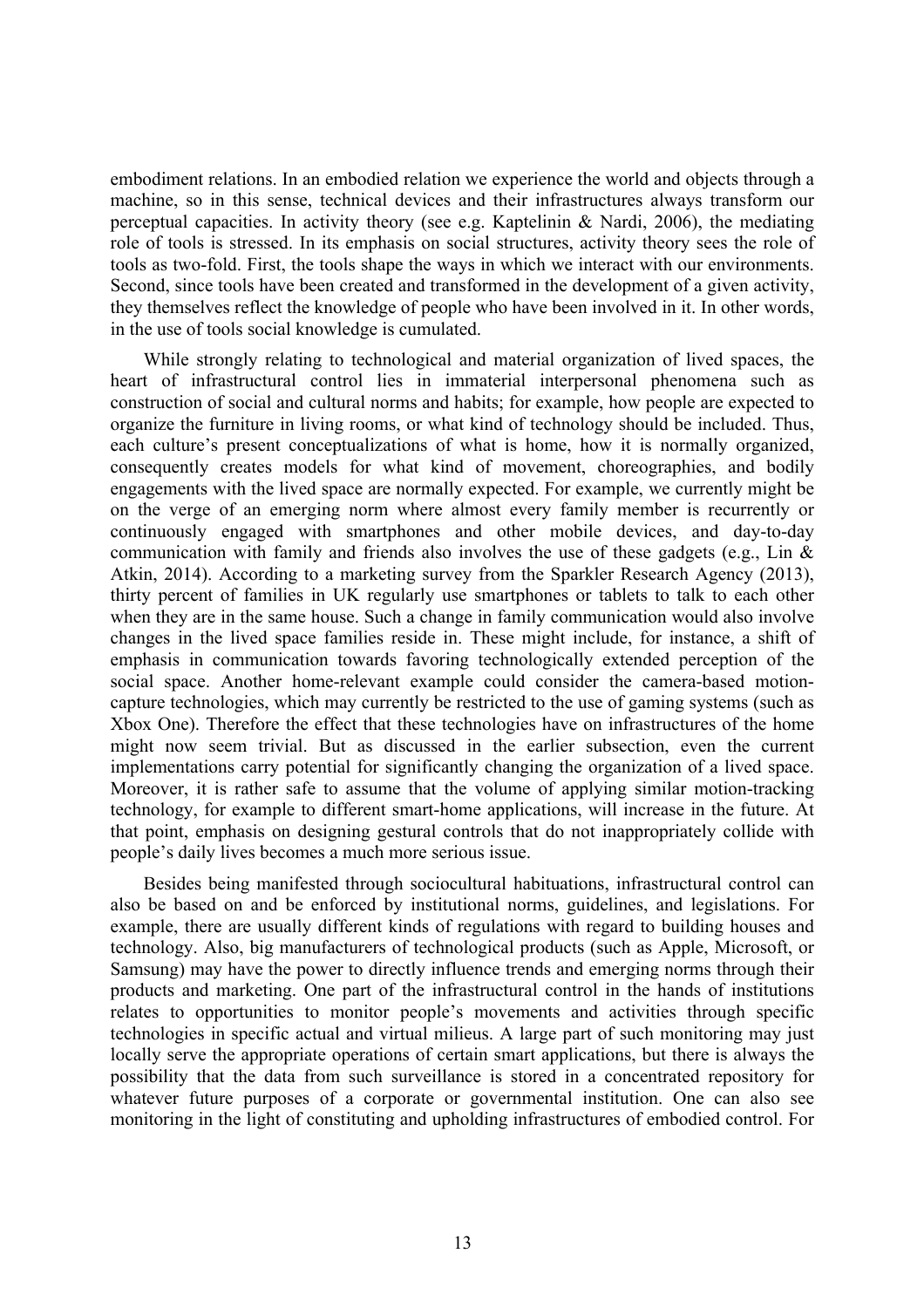instance, Parviainen (2016) has concluded in her account of choreographies of biomonitoring that knowledge infrastructures of monitoring (involving Big Data generation) are reciprocally connected to personal embodied practices.

What are then the differences of infrastructural control when compared to the other two dimensions of embodied control? Infrastructural control does not concern the questions of how body movements can be dedicated to controlling something, but it concerns how infrastructures of devices and the related practices and social norms control our movements and our embodied use of a lived space. Also, it does not concern particular experiences of control in lived spaces, but construction of infrastructures that control and organize our lived spaces and the perceived action possibilities within (i.e., through affordances that either allow or constrain). There is, however, one relevant link to instrumental control: it relates to the ways that designers can make dedicated choices in their designs that either support or suppress the construction of certain infrastructures that have an effect on movement.

#### **2.4 Discussion of Embodied Control**

We have performed an analysis on the concept of embodied control in order to reveal phenomena relevant to interaction design that go beyond the idea of harnessing body movements as instruments of control. This idea might usually be the first and also the most straightforward way to conceive embodied control, for example, in cases of providing gestural control for applications. In all, three dimensions of embodied control (instrumental, experiential, and infrastructural) were identified and they are summarized in Table 1.

| Instrumental control        | How designs harness body gestures and movements as instruments in control<br>surface in human-computer interaction                                                                                                                                         |  |  |
|-----------------------------|------------------------------------------------------------------------------------------------------------------------------------------------------------------------------------------------------------------------------------------------------------|--|--|
| <b>Experiential control</b> | How designs participate in constituting a feeling of being controlled and a feeling of<br>being in control                                                                                                                                                 |  |  |
|                             | • <i>Push effects</i> : contribute to affordances that guide or constrain tacit<br>orientation and bodily engagement<br>• <i>Pull effects:</i> contribute to affordances that support or facilitate tacit<br>orientation and spontaneous bodily engagement |  |  |
| Infrastructural<br>control  | How designs participate in establishing and modifying both material and immaterial<br>(i.e., sociocultural) infrastructures that control the everyday embodied use of lived<br>space                                                                       |  |  |

**Table 1.** Three dimensions of embodied control and their relevance to interaction design.

With regard to the lived experience of control, we find it useful to investigate the relevance of this dimension to interaction design through *push* and *pull* effects. These effects concern situational factors (relevant to design) that either push forth a perception of barriers that we feel guiding or forcing us, or support our orientation and thus adapt to our pull. Push effects in design relate to a felt conflict between our tacit orientation and the action affordances of a built environment. It should be remembered that affordances here can also function as constraints, that is, they imply what not to do or what you might need to do instead. Pull effects are the opposite as they relate to a downstream perception of action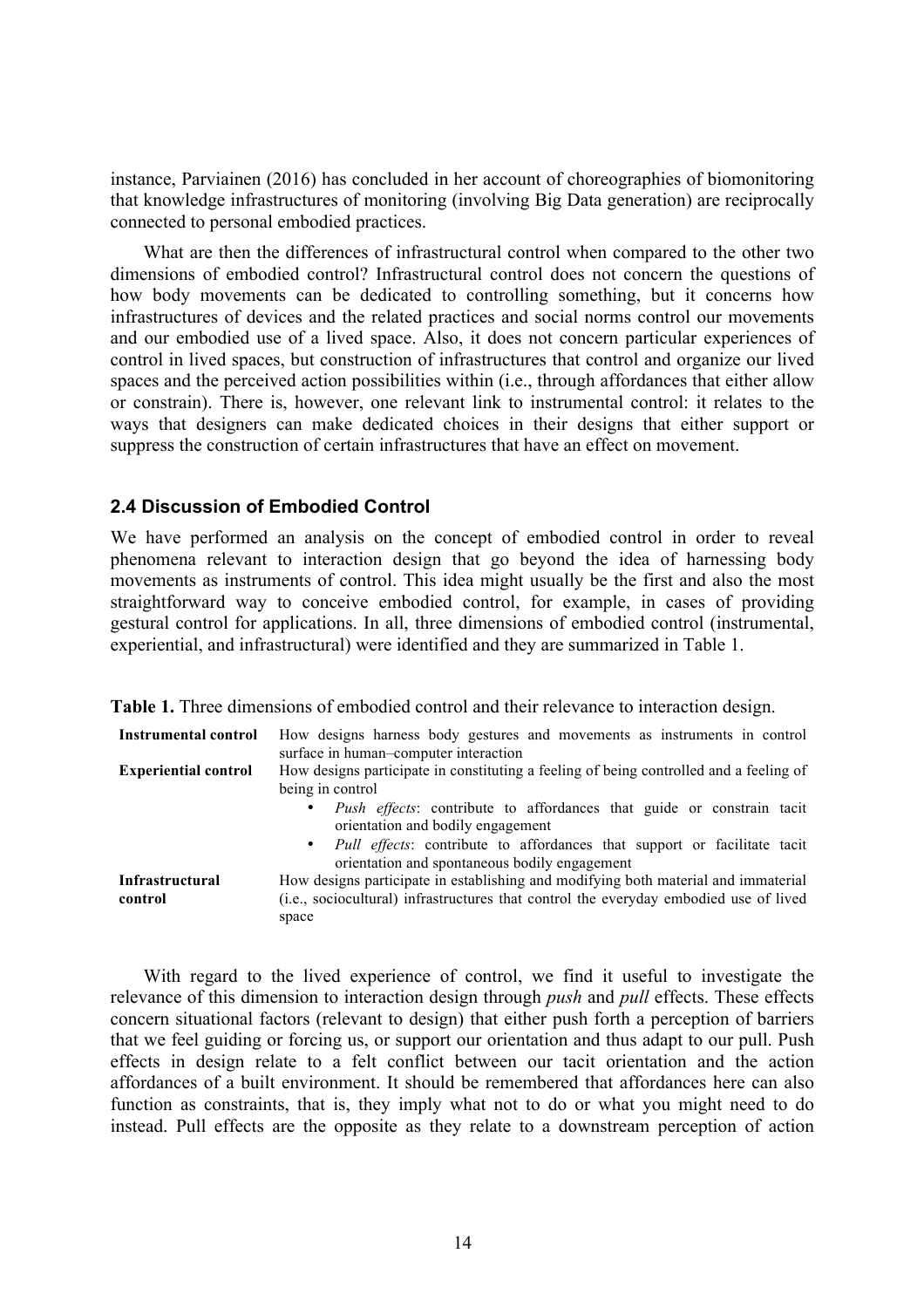affordances that corresponds to the situational intent and our tacit orientation of bodily engagement. Subjectively, they seem to enable and encourage "just the right kind" of engagement with the design. In simpler (maybe even oversimplified) terms one could say that push and pull effects relate to the feeling of being controlled and to the feeling of being in control, respectively.

Let us imagine, for example, the task of transforming a normal city street into a so-called people's street, which will have restrictions on car-traffic while giving more freedom to pedestrians. In order to enforce such a transformation, one might want to design new constructions for the street that give clues to both car drivers and pedestrians that the environment and the expected choreographies differ from the normal streets. These constructions may include, for example, plantings, artwork or park benches placed to block straight driving lines (push effect for cars), while also encouraging pedestrians to "take over" the street space (pull effect for people).

Of course, it is often far from easy to be absolutely sure what aspects of the design concern push or pull effects, since it is fundamentally a matter of the individual's situated experience. Moreover, it is important to remember that push and pull effects also relate to those situational factors that are outside the domain of the particular design and thus cannot always be influenced by it. With regard to designing embodied interactions, one may well argue that environments or systems that are designed to use movements non-intrusively, embedded in the meaningful movements of the context (as a whole), might more easily contribute to the rise of pull-type affordances (and immersive tool-use experiences). But on the other hand, it could as well be argued that harnessing natural movements to embodied control might lead us to being more self-critical and self-sensitive towards our normal movements in that given space, thus creating push effects. In some contexts, a deliberately clear distinction between the functional movements and the movements natural to the context might generate a desirable feeling of being in control, as also implied in the Kinect guidelines (Microsoft, 2013).

An interesting case to be investigated in terms of pull and push effects is tangible user interfaces (TUI; term and abbreviation coined by Ishii & Ullmer, 1997). TUIs can be argued to be a re-invention of classical tools. Once you have a, say, hammer in your hand, is the design more an enabler (pull-effect) or does it merely force you to hit a nail in a strictly designed way (push-effect)? It appears that in the recent enthusiasm for TUIs the controlaspect has not been adequately elaborated (see, e.g., Djajadiningrat, Wensveen, Frens, & Overbeeke, 2004; Klemmer, Hartmann, & Takayama, 2006; Müller, Schwarz, Butscher, & Reiterer, 2014). In this kind of notions the concept of control is only used to refer to the userinterface elements, which enable the control of a given application. What would be needed is a better understanding of the importance of *perception* of being in control.

Another issue closely relevant to pull and push effects lies in the conception of persuasive technologies. As the name suggests, this paradigm deliberately aims at persuading people or users to change their behavior through engagement with a piece of technology. Persuasive designs try to outline and utilize certain motivational affordances (see Hamari, Koivisto, & Pakkanen, 2014), which increasingly relate to gamified interaction and situated psychological rewarding. A known example of persuasive design is *Piano Staircase* (discussed in Peeters,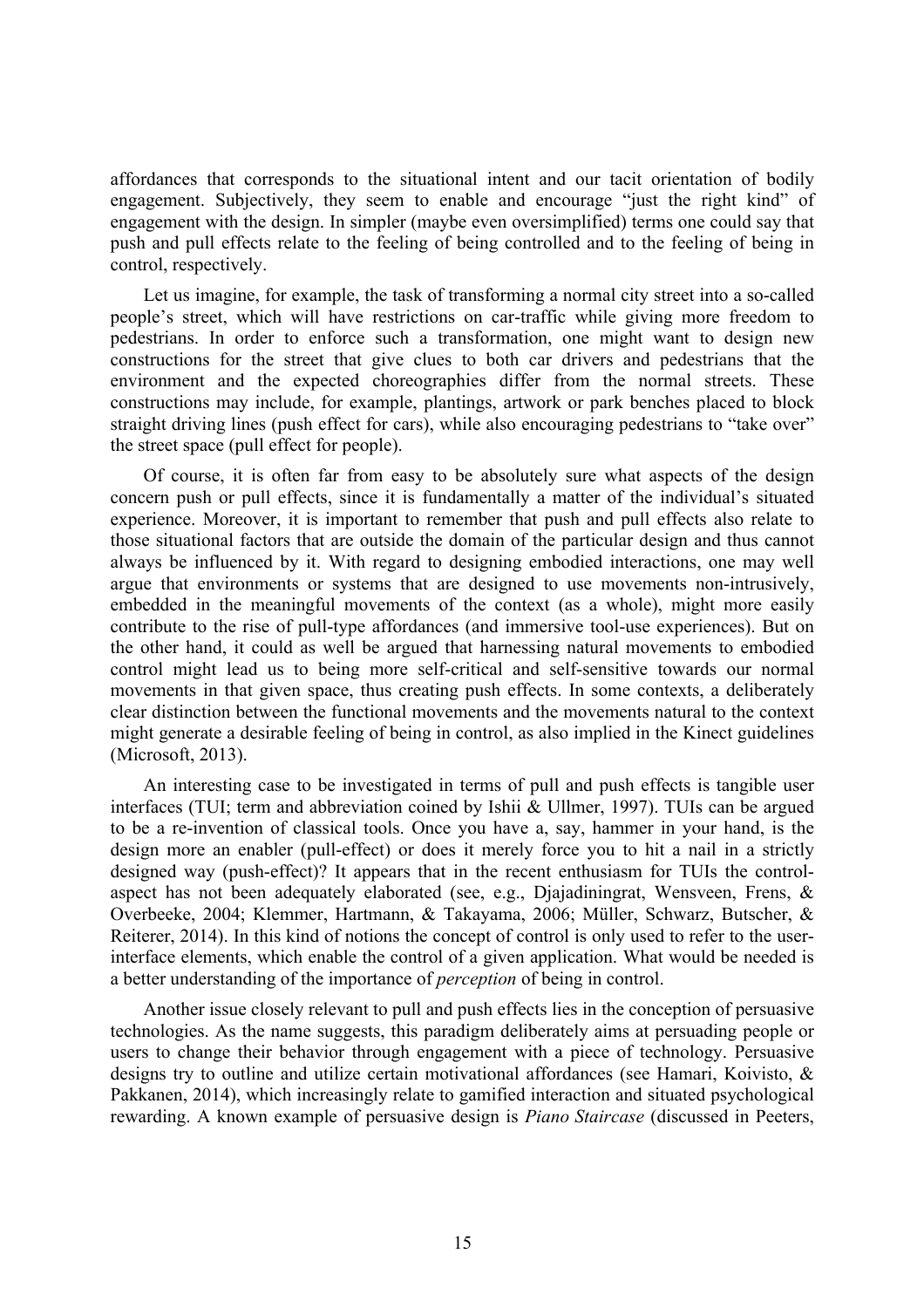Megens, van den Hoven, Hummels, & Brombacher, 2013) in which a staircase next to an escalator was transformed into a functioning piano keyboard, with the intention to draw people towards using the stairs. Another example of persuasive technologies is provided in car dashboards with gamified rewarding for eco-friendly driving. These dashboards, for example, show visualizations of leaves and vines that grow and flourish in accordance with the efficiency of driving (Froehlich, 2014, pp. 578-579). Finally, the recent *Pokémon GO* phenomenon (see e.g., Greiwe, 2016) counts as an effective example of creating an augmented reality game world (through smart phones) that gets people moving and exploring their surroundings in a new way. Although the main ethos in using these kinds of motivational affordances leans towards pull-effects, it seems that persuasion can potentially relate to both push and pull types of affordances. Arguably, the perspectives of embodied control presented should also be beneficial for the investigations of persuasive or gamified interaction design.

One may also ask whether push effects are negative and pull effects positive. Such values may be attached to these concepts, but nevertheless, it is not that straightforward at all and will ultimately be dependent on the contextual whole. For example, highway speed cameras are designed to guide us to restrict our driving speeds, possibly against our momentary will. In a broader sense, speed cameras belong to the infrastructure that upholds traffic rules and the norms of safe driving. Therefore the potentially experienced push effects constituted by speed cameras (due to constraining our driving) may have both positive and negative values, depending on the viewpoint. In all, it should also be noted that none of the dimensions of embodied control are either good or bad in themselves. Either positive or negative aspects can be attributed to any of them.

## **3. DESIGN IMPLICATIONS**

 $\overline{a}$ 

In this section we further discuss how the conceptualization of embodied control and push/pull affordances introduced above has an effect in designing and pre-choreographing interactive systems and interfaces. First, the issues of instrumental and experiential control are discussed within a context of musical interfaces. Then we switch to a wider socio-cultural perspective in order to reflect matters relating to infrastructural control. Finally, we summarize the discussion of implications by considering design perspectives and methods.

#### **3.1 Instrumental and Experiential control in New Musical Instruments**

Musical interfaces have already been considered earlier in this paper, but now let us take a slightly closer look at these systems of interactive computing, also known as New Interfaces for Musical Expression (NIME).<sup>6</sup> Following the HCI tradition of conceptualizing interaction between humans and devices as a composition of inputs and outputs (e.g., Card, Moran, & Newell, 1983, p. 26), NIMEs too are often conceived as information systems consisting of

<sup>&</sup>lt;sup>6</sup> NIME also refers to an annual conference (www.nime.org) and its surrounding community of researchers and artists.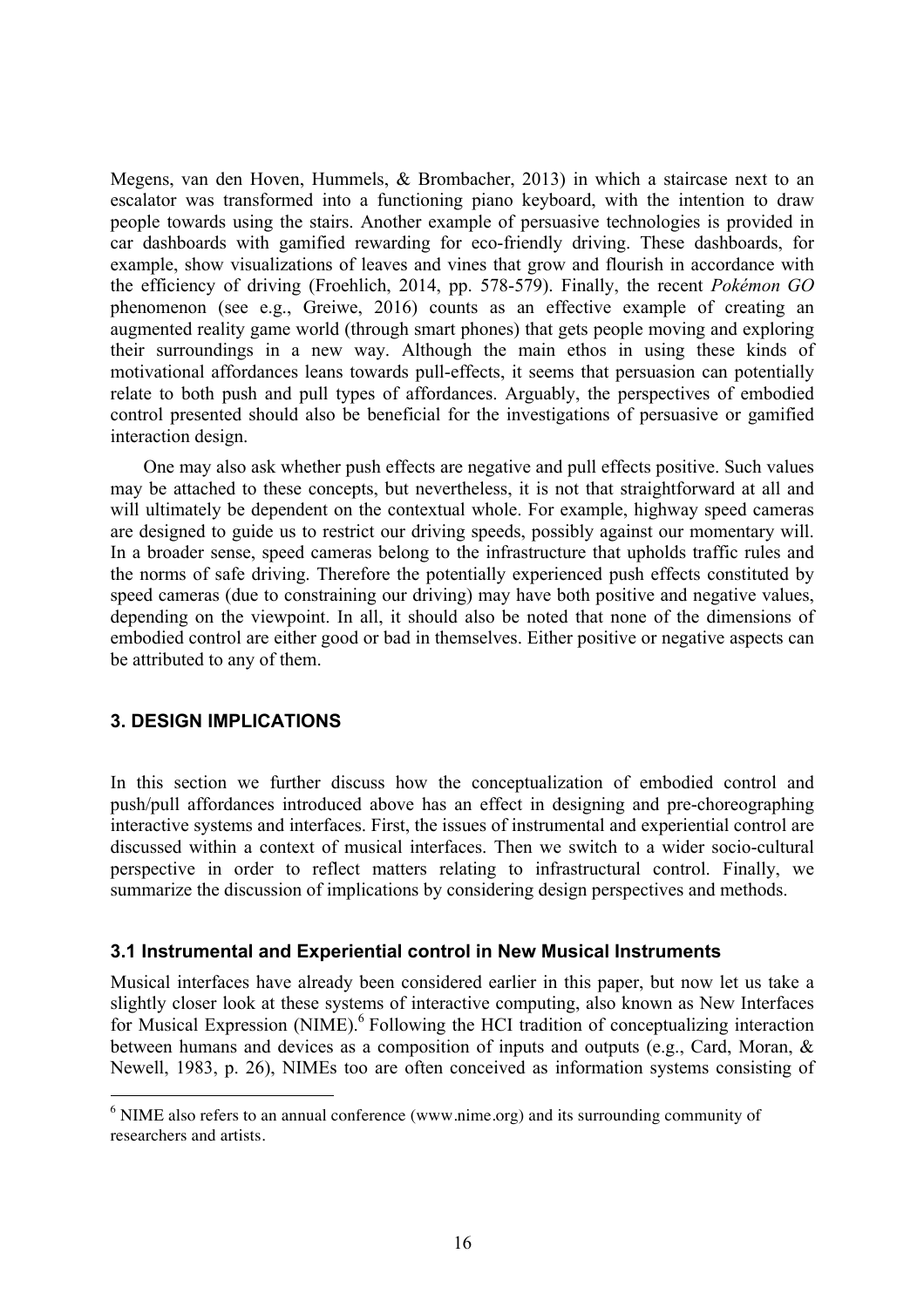control interfaces (for input) and a sound generation unit (for output). This is evident, for example, in the digital musical instrument model provided by Miranda and Wanderley (2006, p. 3), in which gestural controller input and its mappings to sound production are considered. While such a conceptualization gives a clear picture of how technical instrumentation and the flow of information is organized, it does not provide support for understanding the experiential domain of musical interaction, in which embodied intentionality of actions and sensorimotor integration are central concepts (see Tuuri, Pirhonen, & Hoggan, 2009).

NIMEs usually utilize wide varieties of different sensor technologies and interaction paradigms in creating a diversity of novel control spaces for musical interaction (Lyons & Fels, 2014, slides 17–20). We want to stress here the importance of looking beyond the inputoutput model, thus not conceiving of control spaces merely as instrumental spaces delineated by sensors, physical performance and the related input information. In order to better understand the musical interaction in these spaces and the ways that embodied control appears in them, it is helpful for us to switch the focus away from technologies and to try to see such a control space from the subjective and intentional viewpoint of the musician playing the instrument. That is, how the player is oriented experientially to the lived space of musical engagement. Such an orientational disposition is essential in delineating how experiential control (and its push and pull effects) appears, and what kinds of choreographies are afforded or expected within a given stance to musical interaction.

Firstly, one can outline an orientation in many ways comparable to playing traditional instruments such as the piano. In this stance, the actions on a control space are primarily for producing (and precisely controlling) musically organized sounds. Hence, the related NIMEs enable a practical, ergonomic, and preferably tangible interface, which is mapped for making music in terms of musical concepts, structures and habits (i.e., the musical potential is seen through producing, for example, notes, scales, and/or chords). We can call this a *musicking*stance.<sup>7</sup> NIMEs that strongly correspond to this stance include, for example, touch-based, tangible instruments like the Continuum fingerboard (Haken, Abdullah, & Smart, 1992) or a music glove with discrete touch sensors for each note (Myllykoski, Tuuri, Viirret, & Louhivuori, 2015). Secondly, a clearly contrasting orientation could be called an *indwelling*stance, in which a person explores "reversibility between sounds and movements that is grounded in imagery or real events in the Lifeworld" (Parviainen, 2011, p. 645). Lifeworld here refers to epistemological relatedness between the embodied mind and the environment. co-constituted by the player's actions. Movements and gestures within a control space, and their sonic mappings, thus give rise to a subjective sonic world for one to dwell in and interact with, while being analogous to sensorimotor interaction with the physical environment – its ecological consistency and its "resistances" (see, e.g., Peters, 2013). According to Parviainen (2011), indwelling is closely related to building bodily knowledge through both passive and active movements in the sonic environment. Many NIMEs that map sounds to free body and limb motions correspond well to this stance, for instance the Embodied Generative Music system (utilizing full body motion-tracking, Eckel & Pirrò, 2009) or gesture-based music gloves (utilizing wearable motion sensors, Mitchell, Madgwick, & Heap, 2012).

 $\overline{a}$ 

 $<sup>7</sup>$  The term musicking is coined by ethnomusicologist Chistopher Small (1998) referring to music as</sup> something *we do*.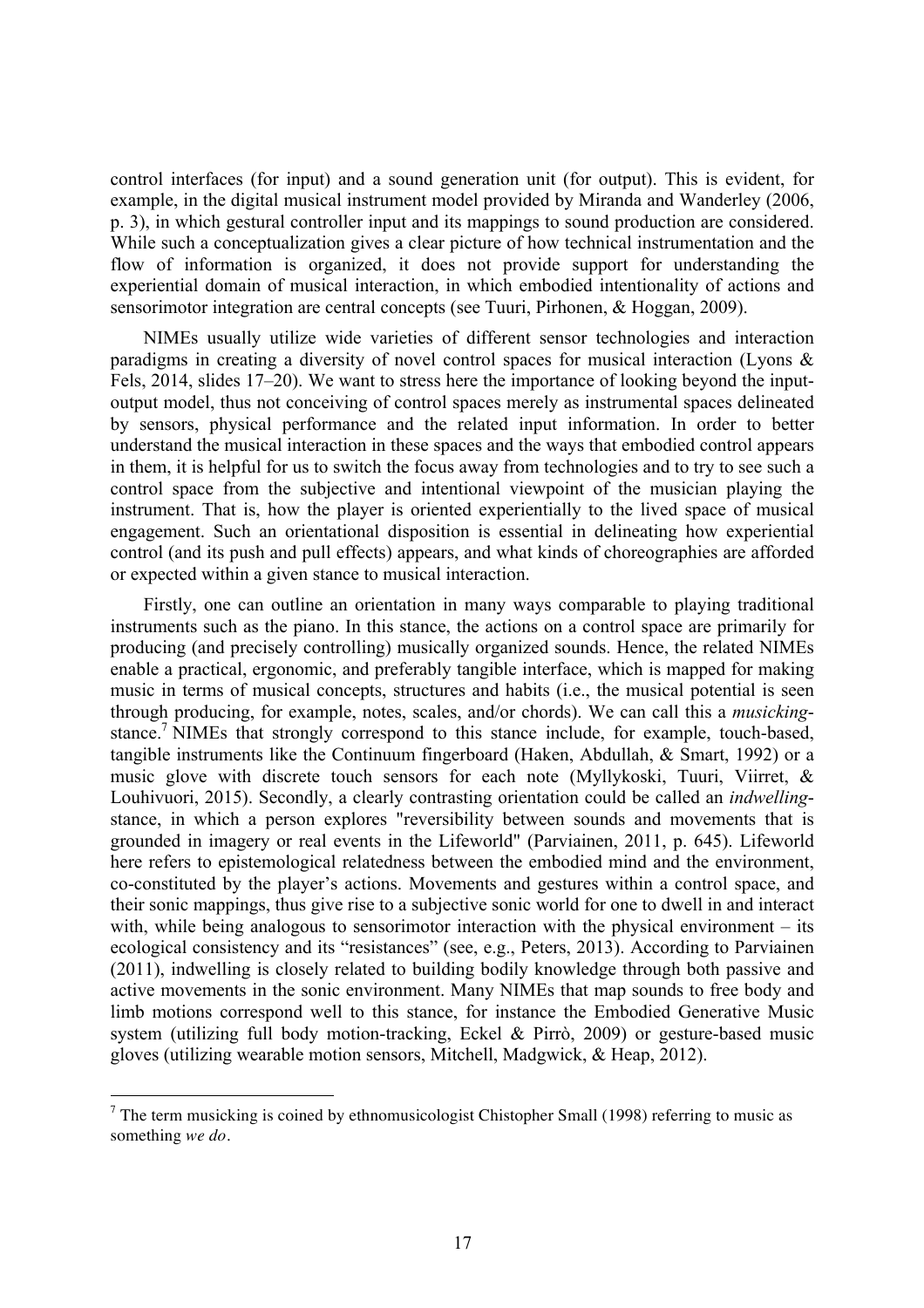In sum, the musicking stance is in general oriented to the instrument and its affordances for making music while indwelling concerns being "inside" the instrument and its realm. To some degree, it may also be argued that the experiential aspects of musicking and indwelling are both potentially present in playing, regardless of the given NIME and its features. In this sense, the nature of stances could be compared to listening modes (see Tuuri & Eerola, 2012), which refer to different intentional constituents of meaning-making in the process of listening. Although the musicking stance might be encouraged in playing instruments where controls are laid out in musically structured ways, it does not prevent a player from immersing themself into an existence within a sonic realm (in playing) that is not necessarily founded on the given musical structuring. Conversely, instruments providing more environmental or "ambient" action-sound affordances (implying support for the indwelling stance) may as well be used in expressing with musically organized rhythms, pitches, harmonies, or clusters of sound. Finally, it is important to remember that while the musicking stance is oriented to the instrument, the intentionality of musical interaction yet extends beyond technical instrumentation. For a skilled musician, any instrument can become functionally transparent, meaning that the player feels as if he or she were directly interacting with music (Nijs, Lesaffre, & Leman, 2013). Hence, the musician's intentionality is directed towards objects of music, which can be considered as "inner" models of music (as suggested in Nijs et al., 2013) or as metaphors and image schemas relating to embodied conceptualization of the music being played (Johnson, 2007; Wilkie, Holland, & Mulholland, 2013).

By introducing the two stances we want to point out that actions and movements of musical interaction relate to orientational dispositions that provide different frames for understanding the intentionality in bodily musical interaction, including the ways that situated affordances and push or pull effects of embodied control potentially become organized in one's experience. When considering the engagement with a NIME from the musicking stance, pull effects may, for example, relate to the ease and robustness of conceiving action possibilities for playing specific notes and melodies, thus controlling the sonic output in terms of affordances relating to objects of musical discipline. From the indwelling stance also, pull effects are about the feeling of being in control – albeit in a very different way. Arguably, pull effects in this stance relate to the qualities of NIME to allure the player into trying out, exploring and learning the virtual sonic world (and its consistent "sonic ecosystem" within). In a way this stance may be called existential, because the alluring qualities of sensorimotor coupling of sound and movement can make the interaction and the related movements themselves rewarding or pleasurable, even without any clear goal to play specific premeditated sounds. Therefore, the felt agency within an action-sound ecosystem can be considered as a motivational (pull) factor in itself.

In general, it can be said that push effects within both of the stances should relate to the *felt intrusiveness* of choreographed movements required in performing. Basically this is a question of how much these (often implicit) pre-choreographies attributed to a design cause conflict with the experience of freedom or spontaneity in the flow of musical expression. NIME pre-choreographies relevant to the musicking stance habitually resemble the ways traditional instruments are played, in a sense that they force one's hand or both hands (or mouth) into specific playing positions and actions ("glued" to the instrument), but otherwise permit free movement (within the limits of the mobility of the instrument). Push effects may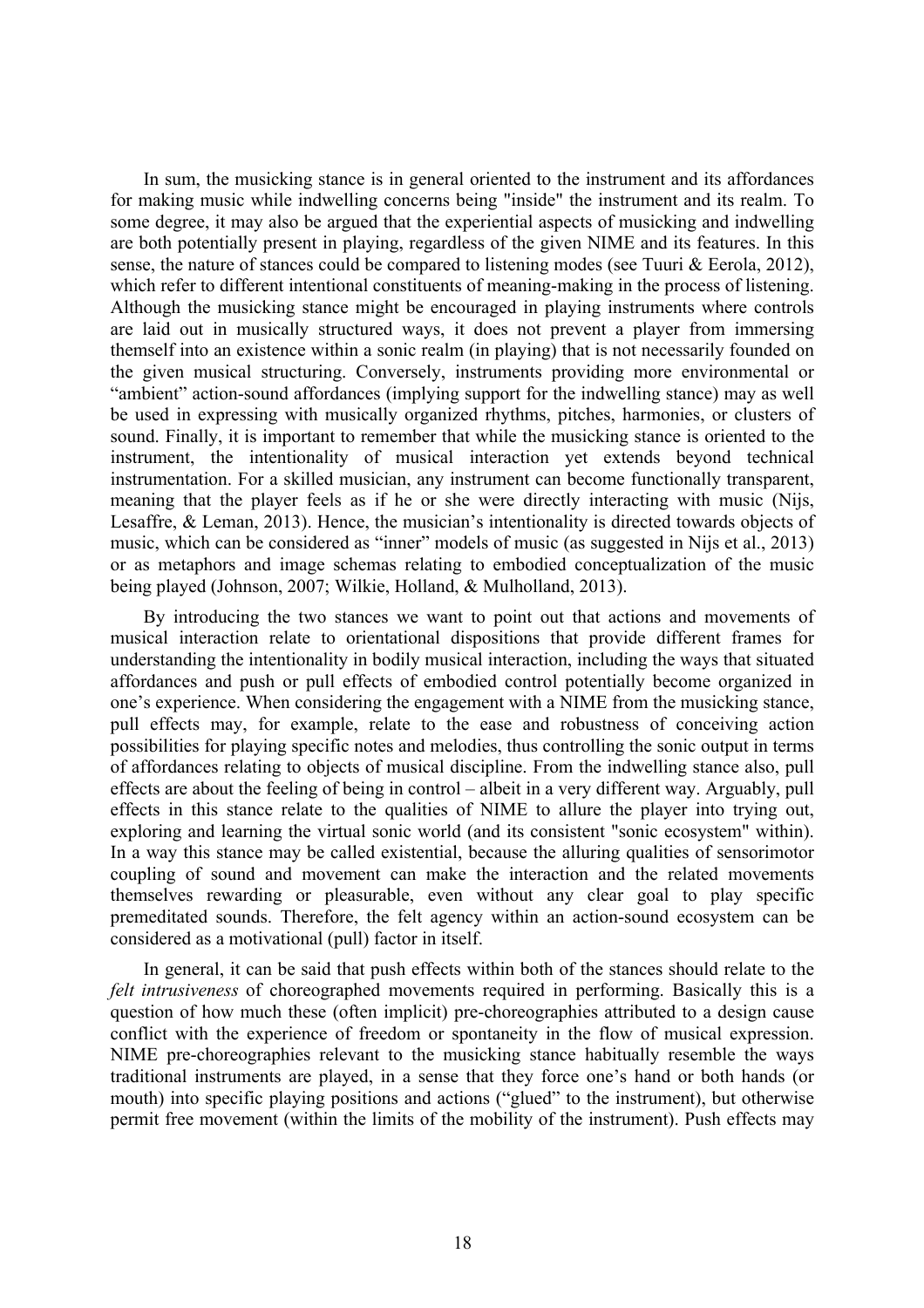also relate to the incoherent mapping strategies with respect to musical control (that is, how musically inconsistent the mapping of physical actions and sounds is). The indwelling-stance again is different, for example in respect of permitting freedom of movement. In a way, the instrumental mapping of movements in NIMEs most relevant to this stance focuses particularly on utilizing our very "natural" movements. If we manage to immerse ourselves in sensorimotor dwelling within the sonic feedback of the system, we might not experience any intrusive push effects. However, playing with the movements of your whole body inevitably leads to extensive, obtrusive, even dancing-style choreographies and poses. In some systems, even the spatial position of the player (e.g., on the stage) can be mapped to some controllable sonic parameters. Thus, embodied control through pre-choreographies is all-invasive and potentially very intrusive.

Again, this is not to say that choreographic control, manifested through the design, in itself would be either good or bad. The appropriateness and value of pre-choreographies of a NIME designs depend heavily on the context and the purpose of movements. During a stage performance, tightly choreographed and imposing playing movements can be very appropriate, communicative and even inspiring to the performer and the audience. On the other hand, as a practical tool of a musician, having to perform dance-like choreographies might not work that well. But if considered as a therapist's tool, such choreographic control by means of alluring – or even pushing – a person into producing certain movements can be very beneficial (see, e.g., Bergsland & Wechsler, 2015; Vogt, Pirró, Kobenz, Höldrich, & Eckel, 2009). In such contexts, the sonification of movements builds up motivational affordances, through which a therapist can choreograph certain patterns of movement (for a therapeutic purpose) to be performed. It has been found that felt musical agency in movement can also reduce the exertion in a strenuous physical activity (Fritz et al., 2013), further illustrating the rewarding effect of an agency-relevant sonic feedback.

There currently exist quite a few theoretical accounts that describe NIME related design spaces. These concern, for example, functional characteristics of different instruments (Birnbaum, Fiebrink, Malloch, & Wanderley, 2005), dimensions that describe movement in terms of range, precision and haptic feedback (Bongers, 2006, pp. 157–175), or principles for developing interface technologies for expressive musical instruments (Overholt, 2009). All of these accounts offer a valuable contribution to outlining a conceptual dimension space of possible NIME design attributes, but their scope of analysis does not specifically embrace experiential stances and intentionality of interaction, even though many of their dimensions are clearly relevant to the experiential perspective. In general, the focal point of these accounts is more or less linked to the instrumental (i.e., input-output related) conceptualization of interaction. This is also reflected in the taxonomy of functional aspects of musicians' movements (Jensenius, 2007, pp. 46–58), which is inspired by the concept of instrumental gesture (see Cadoz, 1994). In the taxonomy, movements that have an effect on sound output are put in focus, and only them are treated as goal-directed actions. This may encourage overlooking the goal-oriented nature of embodied interaction that extends beyond the instrumental functionality (i.e., activity directed to more holistic musical objects/goals, such as patterns of melodic progression and phrasing, that can also be manifested in "noninstrumental" movements). Moreover, with regard to the functions of gestures, Cadoz (1994) has also formulated a notion of an *epistemic function*, which we interpret as referring to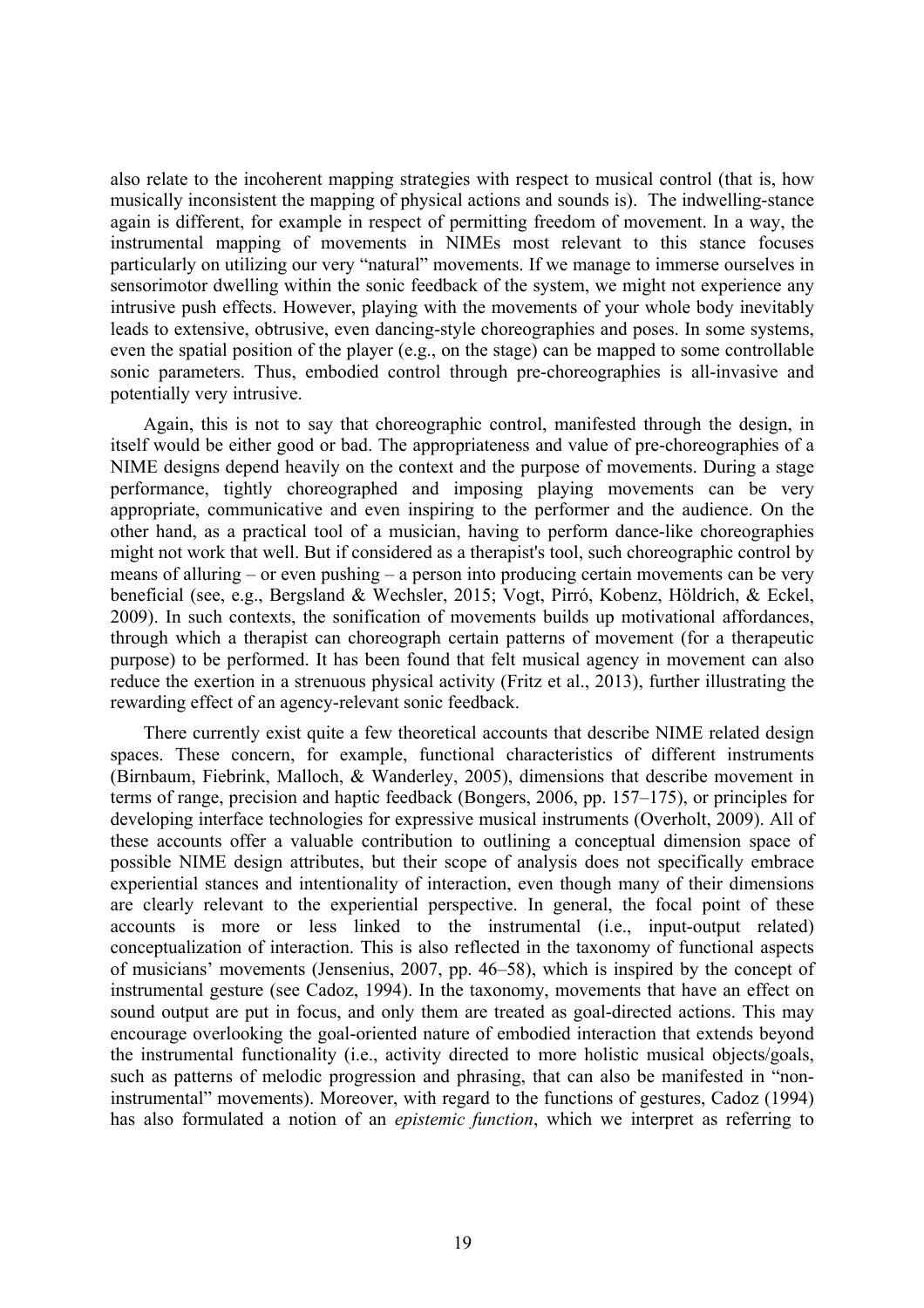knowledge and information about the environment being acquired (and enacted) through movements. Unfortunately, such a function has not been included in the account of Jensenius, although it seems that it would fruitfully tap into experiential (sense-making) aspects of interaction, especially in relation to the indwelling stance.

In the development of NIME theories, there is room for improvement in terms of describing how a design space (or its dimension) should account for lived experiences of embodied musical interaction. Within an experiential perspective, the affordances and goaldirectedness of musical interaction can be re-considered through different orientational dispositions (such as musicking, indwelling, and those yet to be discovered). Also, instead of focusing too much on the instrumental scope of controlling sound, more effort could be put into acknowledging the reciprocal relationship of control between player-actor(s) and instrument(s). We feel that one way to reveal aspects of this reciprocal relationship is to consider musicians' movements as choreographies and to evaluate what kind of choreographic elements (i.e., pre-choreographies) are attributed to NIME designs. Within a "choreographic dimension space", it would not only be important what kind of choreographies produce certain sounds, but also what kind of choreographies are constituted and expected in playing, and what kind of experiences of control (push and pull effects) they induce in their contexts.

Through the discussion on NIMEs, we have tried to exemplify how the perception of push and pull effects depends on different subjective orientations. That is, how a person engages with the NIME in lived terms, what kind of intentional aspects are constituted in the engagement and how he/she conceives of the musical interaction and its affordances. We think that the orientations discussed here have relevance to embodied interaction that extends beyond music-related applications. Earlier in this article, comparable orientations have already been discussed in the context of gameplay interaction (see section 2). Of the two orientations, to some degree, the musicking stance corresponds with the traditional idea of a task-oriented user who sees himself/herself operating the device from the outside, and who seeks convenient and discrete functionality for accomplishing the intended goals. From this stance, choreographing of natural movements may feel intrusive and thus they may better be considered as clearly separated from functional movements of an emblematic nature. The indwelling stance is quite the opposite. In this stance a person positions himself/herself inside the system, where he or she is not necessarily driven by any clear task, but rather, by motivations arising from being and interacting with this Lifeworld of augmented reality that combines actions with sounds. This seems to correspond somewhat with ideas of invisible and ubiquitous computing, where technology more or less transparently embeds in our natural embodied being and interaction with the environment (and the emerging affordances).

## **3.2 Control Infrastructures of Technology, Information, and Human Action**

As bodily beings, we are always part of some technological ensembles and their infrastructural control. What constitute infrastructural control is not just the technological gadgets, as these are simply material components, but also the entire set of related practices and norms around them and the technological needs and interests they serve (Guattari 1995, p. 36; Mumford 1995, p. 305). Many current visions of future technologies suggest that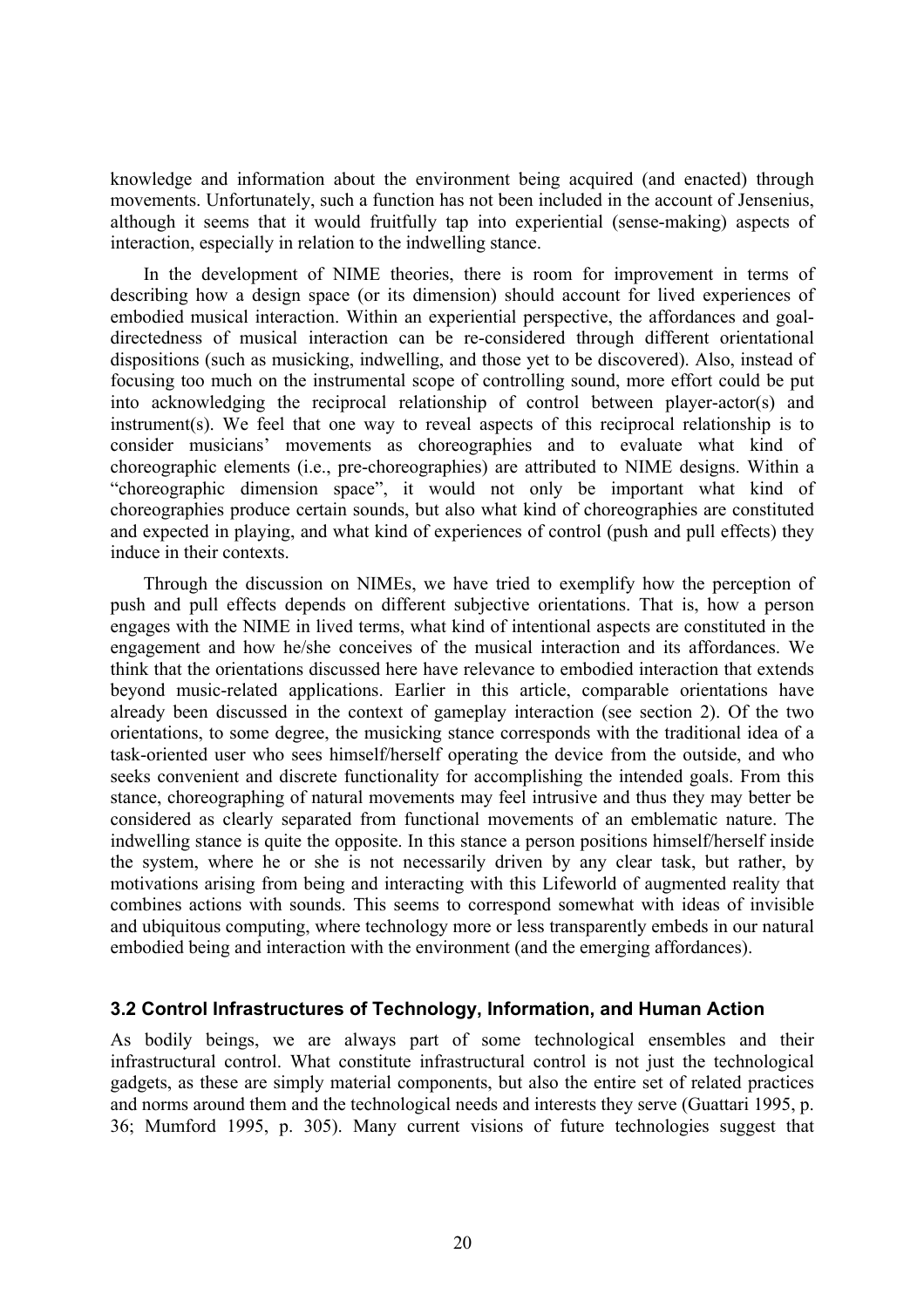standardized technological ensembles such as the Internet-of-things will be taking place on an ever greater scale. In these visions, computerized everyday commodities such as refrigerators, ovens, cars, mobile phones, and toasters start to communicate with each other, forming larger assemblages in which human activity, information, and materiality intertwine (see, e.g., Savat, 2013). While aiming to offer everyday convenience, well-being, entertainment, or security for their users, these technological ensembles are also increasingly sensing us and gathering information for constructing data profiles of individuals and groups. Systems are becoming increasingly proactive and thus reliant on different types of user-data, data-driven models and algorithms to anticipate certain actions and predict their likely consequences with a view to eschew risk and forestall unwanted actions*.* 

Proactive computing as a form of control curtails a person's range of future options, to allow or disallow a person to act in a certain way. But this kind of control does not just rely on immaterial (e.g., social) practices and norms, but on algorithmic infrastructures as well – the "smart fabric" (Kûchler, 2008) into which we "code" our lives through quantified choreographies among devices. This is the crucial mechanism of the assemblage that determines proactive operations of a system and algorithmically enforces the control. But who is in control, after all? As our actions are involved in the code generation, one can well argue that the resulting control infrastructure is (at least partly) based on our own subjective expressions. How much the user feels he or she has control over, for example, proactive functions of smart-home systems, depends on many aspects. One of them is the procedural transparency the system either offers or doesn't offer to users with regard to the ways it gathers data from their actions and how it is utilized. The idea is often promoted that algorithmic processes and data-driven systems are purged of human bias and based on neutral and objective decisions (Ajana, 2015), but the algorithms ultimately reflect specific purposes of applications, together with the explicit and implicit values and intentions of their designers. Choices about data, connections, inferences, interpretation, thresholds for inclusion (in classification), and the overall procedural transparency to the users are neither neutral nor objective.

One simple example to demonstrate the relationship between human activity and proactive applications is playlist-based music listening (see, e.g., Hogan, 2015), where playlists are curated according to certain criteria (e.g., mood) and statistical data and models. Contextual factors (such as location, time and biometric measures) can also be used to enhance the situational appropriateness (e.g., Wang, Rosenblum, & Wang, 2012). Music listening is usually considered as a free form of cultural participation where choices of music reflect individual experiences, desires, and identity as well as cultural identity and norms. Although listening at first maybe doesn't seem to have anything in common with choreographies, playlists, as chronologically organised choices of music, can also be seen in terms of choreographed activity. Thus, curated playlists – based on either human curators or algorithms – functions as an instrument to choreograph personal listening procedures. Without adopting any opinion on the appropriateness of the curated playlists from the listener, they ultimately require a certain givenness to algorithmic control. In terms of infrastructural control, it is not just a question of playlists and their algorithmic underpinnings, but rather how new practices and cultural norms emerge in relation to the general acceptability and desirability of "giving away" some of the intimate relationship with music. Should the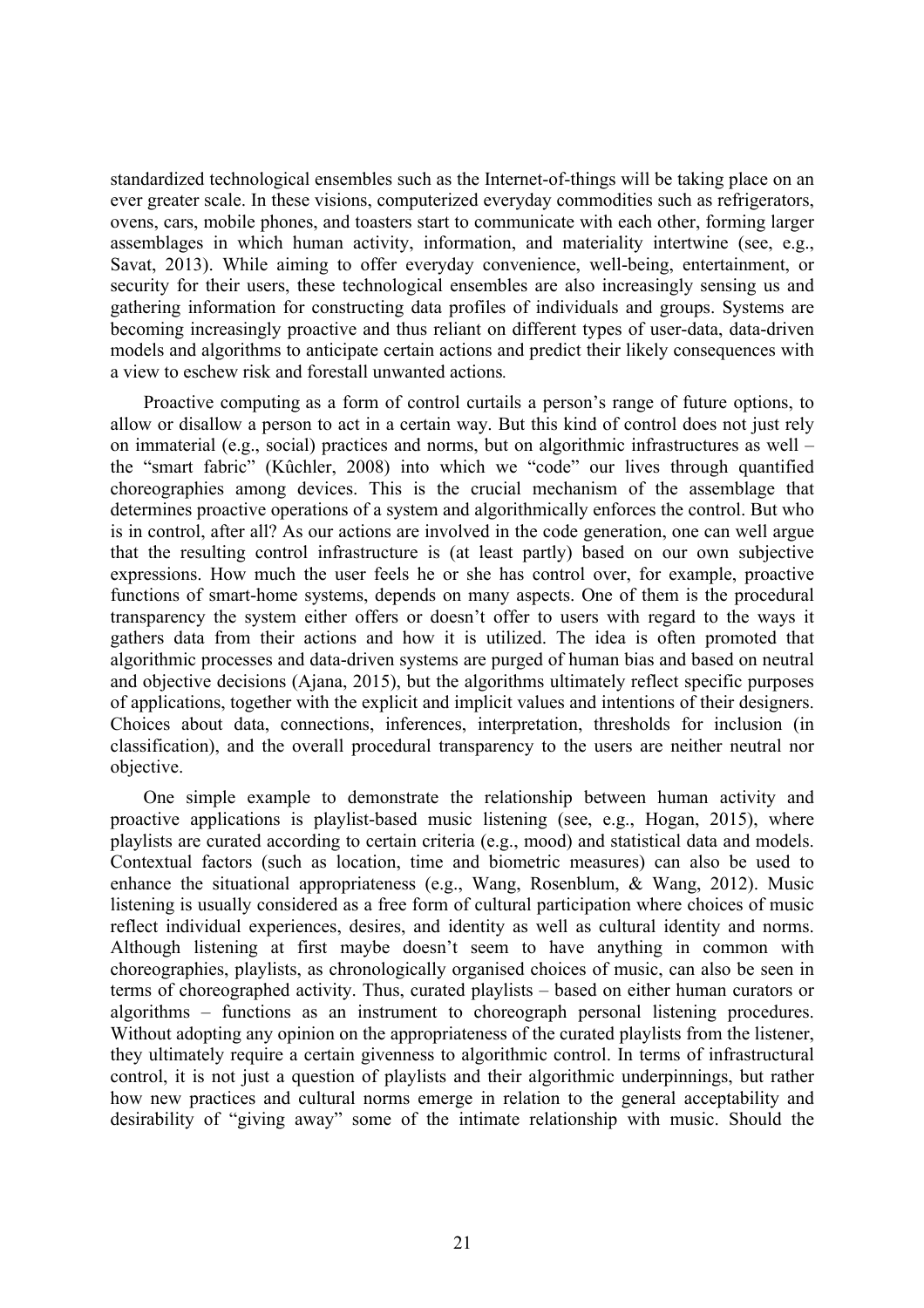automated playlists become more common, they potentially start to have impact on the norms to which we conform our habits – how we are involved with music and how we participate in music as a culture. Although we may partake in shaping the algorithms, ultimately it may as well be that they are shaping us (Steiner, 2012).

Ajana (2015) suggests that the proliferation of data and profiles across networks and platforms gives the impression that identity is increasingly "abstracted" from the lived bodies in a way that emphasizes a kind of Cartesian approach to body and mind. A Big Data techniques approach sometimes reduces individuals to what Deleuze (1992) calls "dividuals"; bits and digits dispersed across a multitude of databases and networks, and identified by their profiles, tags, pins, tokens, credit scoring, and so on, rather than their subjectivities. They do not address people as whole embodied persons with a coherent, situated self and a biography, but rather make decisions on the bases of singular signs (Ajana, 2015). This, in turn, poses many ethical challenges in terms of the ways in which practices of collecting data and profiling mechanisms end up partaking of processes that impose certain identities while obstructing others.

In *Value Sensitive Design*, Friedman and her colleagues (2006) demonstrate one attempt to provide an ethical framework that accounts for human values in a principled and comprehensive manner throughout the design process. Their list of human values comprises human welfare, ownership and property, privacy, freedom from bias, trust, autonomy, identity, and environmental sustainability. Values are viewed neither as inscribed into technology, nor as simply transmitted by social forces. This comes close to Roger's (2006) critical view of Weiser's vision of calm computing. Rogers suggests that instead of trying to design "calm" technologies, with an intention to embed them into our everyday life in a natural and fitting manner, we should also design them to be exciting, stimulating and even provocative – causing us to reflect upon and think about our interactions with them.

## **3.3 Design Perspectives and Methods**

The contribution of this article for designers lies in reformulating the concept of embodied control in a manner that gives rise to novel design perspectives. It encourages problematizing some established perspectives that may often be taken as evident truths. Most prominently, as already discussed in the paper, these include the oversimplified schema of taking the concept of control in human–technology interaction predominantly as something that the user directs to the device he or she wants to operate, as well as seeing gestural and body-related input methods as self-evidently easier or more "natural" ways to give control to the user. Our analysis of embodied control elicits the omni-directionality of control between the user and the device, and within the assemblages of human agents, devices and material and social environments. On the other hand, it also emphasizes the perception of control as lived experience involving push and pull types of affordances of the lived environment. But most importantly it helps make more explicit the embodied control over people that designers have in their possession through the designs. Table 2 summarizes the above discussion into design perspectives in accordance with each type of embodied control.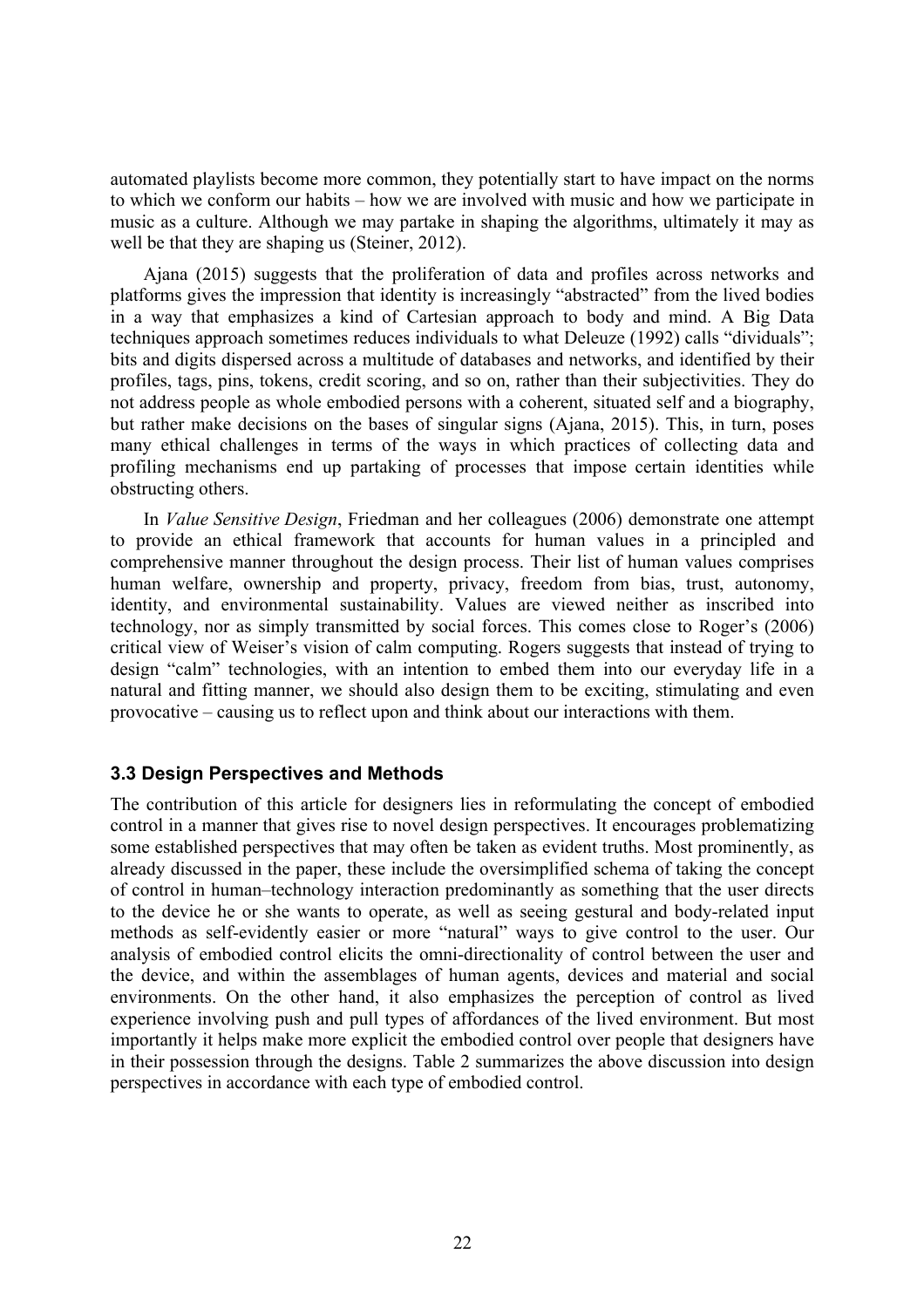#### **Table 2.** Summary of design perspectives relating to the dimensions of embodied control.

|                                | <b>Focal point of design</b>                                                                                                                                                                                                                                                                                                                                                                                                                                                                       | <b>Philosophical position</b>                                                                                                                                      |
|--------------------------------|----------------------------------------------------------------------------------------------------------------------------------------------------------------------------------------------------------------------------------------------------------------------------------------------------------------------------------------------------------------------------------------------------------------------------------------------------------------------------------------------------|--------------------------------------------------------------------------------------------------------------------------------------------------------------------|
| <b>Instrumental</b><br>control | Just as the designed instrument of embodied interaction provides<br>control to the user, inevitably the same instrument enforces<br>embodied control on user(s). The embodied control on the user<br>may be outlined as pre-choreographies of physical (or imaginary)<br>movement becoming attributed to design. This choreographed<br>attribute of control may be either unintentional (even unnoticed)<br>or it can be intentionally utilized (e.g., as in therapy).                             | Objective third-<br>person perspective<br>on agency and<br>context<br>Emphasis on<br>information<br>technology and<br>psychophysiology                             |
| <b>Experiential</b><br>control | How the designed setting of embodied interaction constitutes<br>push and pull effects in the user's experience of control. In other<br>words, how different aspects (such as the pre-choreographies) of<br>the design contextually contribute to (a) the feeling of being<br>forced or disabled, and to (b) the feeling of being enabled and in<br>control. Push and pull effects of design relate to the user's<br>orientation and the ways he or she perceives contextual action<br>affordances. | Lived-through first-<br>person perspective<br>on agency and<br>context<br>Emphasis on<br>$\overline{\phantom{a}}$<br>phenomenology and<br>ecological<br>perception |
| Infrastructural<br>control     | How each particular design (and the attributed choreographies)<br>partakes in forming and changing the infrastructures that enforce<br>control on human activity. This control is manifested within the<br>assemblage of technologies, contexts and milieus (and the related<br>choreographic routines), cultural norms, and societal powers.<br>Infrastructural control closely relates to cultural sustainability:<br>every design is a potential statement in regard of cultural change.        | Systemic<br>perspective that<br>goes beyond<br>particular<br>situational contexts<br>Emphasis on<br>$\overline{\phantom{a}}$<br>cultural, societal,<br>and ethical |

In our analysis, choreography has functioned as an assistive concept. Focusing on human–technology choreographies helps to bring forth and describe the contextual effects that different devices and technological ensembles impose on our bodily doing and being. Choreographies provide a concrete way to handle embodied temporality in HCI, and they can also be flexibly applied to both objective and subjective perspectives of investigation. Thus, in addition to analyzing choreographies in objective space (e.g., as trajectories and patterns of movement) the same body movement can be treated as lived bodily experience, by conceiving of spaces in terms of the embodied engagement they constitute in a living person. For example, conceiving of the intended usage of gestural input in terms of choreographing a user's movements makes the two-directional nature of the instrumental control explicit to the designer. On the other hand, through subjectively viewed choreographies, the related design considerations of push and pull effects on the feeling of control should be more intrinsic. In regard to human–technology studies and interaction design, choreography most prominently refers to acknowledging how design choices (and the included pre-choreographies) have an effect on movements and actions while also acknowledging the existing choreographies (such as routines and social habits) of the given situations.

viewpoints

We propose that the choreographic approach can be useful for thinking human– technology interaction "out of the box", for embracing movement especially in subjective terms of agency in lived space. In addition to focusing on devices and their use, we suggest that every design case should utilize an alternative – or parallel – standpoint with the focus on movement and the activities that people do. From the choreographic standpoint, the design of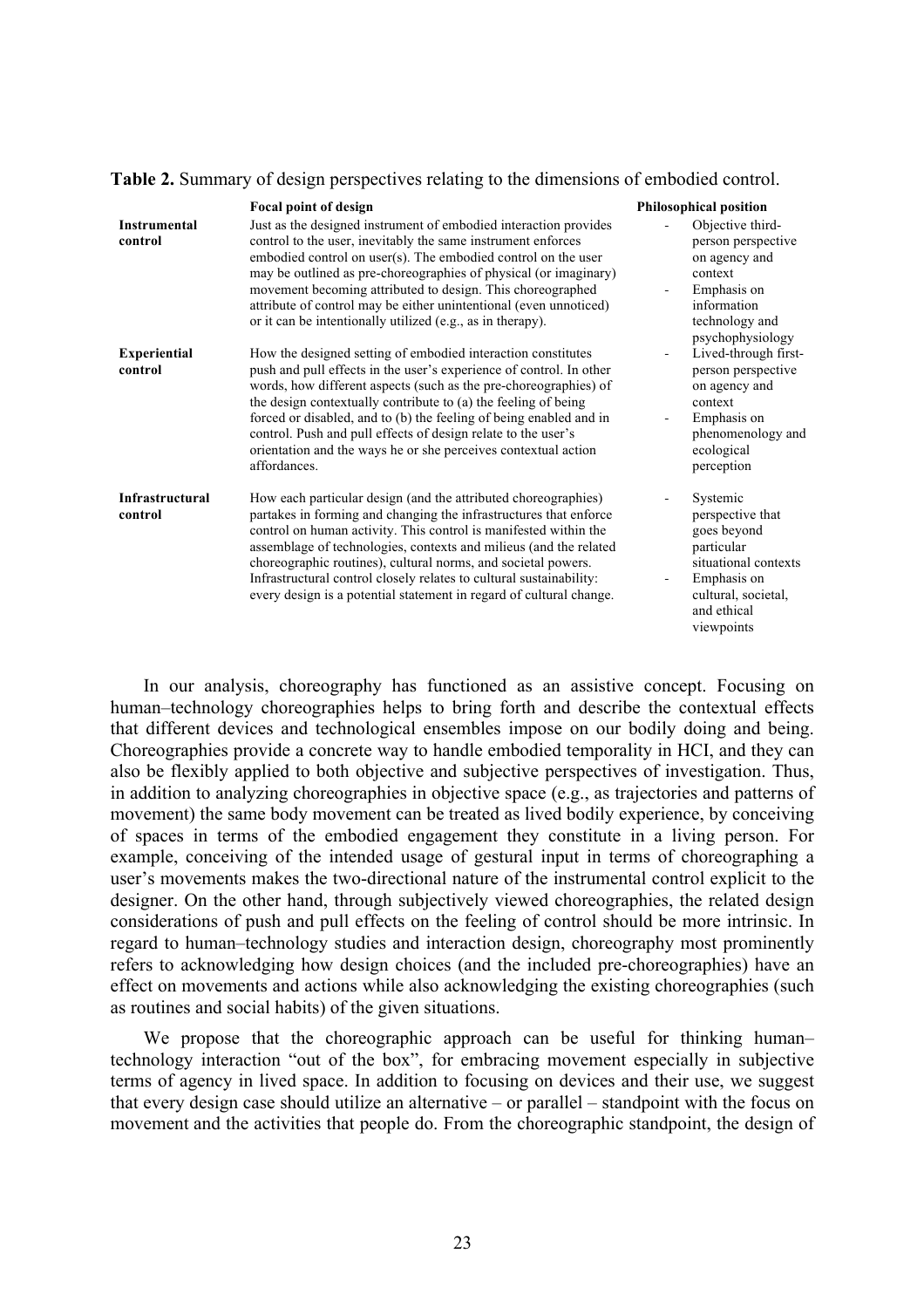technological devices is accounted for in terms of how they partake in what we do or interface with our routine activities in the lived space. In other words, devices may be assessed in terms of how they make us move and make us feel involved, how they support our activities and even produce novel yet natural ways to engage us with the physical and social environment. As a movement-centered approach, it does not make a difference between artifacts of a different technological nature; technological devices, furniture, and walls of a room can be conceptualized through choreography of the same context.

Methodologically speaking, a choreographic approach can utilize many of the current design methods in the proposed direction. This does not mean that those phenomena we intend to grasp with the presented approach would be automatically covered in the present methods – such as in applications of use scenarios (e.g., Carroll, 2000). What it does mean is that, as low-level tools, methods are applicable to the choreographic approach. It also means that through a mixed-method approach or even within a single method the shift of focus can be strategically applied back and forth between use-oriented and choreography-oriented standpoints. For instance, use scenarios intrinsically are centered on application use, but certain segments of scenario-based design and analysis can be organized in a manner that explicitly shifts the focus to choreographies, while removing the technology to-be-designed from its focal point. Also, data from a user observation study (involving, e.g., video recordings or motion tracking) can be reflected upon the choreographic criteria. The usage of both standpoints is even recommended: although the deliberate shift from usually such a "magnetic" use-orientation would reveal important phenomena and relevant layers of experience that might have otherwise remained hidden, neither of the standpoints is sufficient alone but the process of design and research needs both of them.

The essence in utilizing the choreographic approach for designing technologies of embodied control chimes with the appeal of Svanæs that a user should be seen "as an intelligent living body" (2013, p. 25). Therefore methods for inspecting choreographies need to put emphasis on rich bodily experimenting, in regard not only to the form and function of gestures, but also to the lived intentional basis and other experiential qualities in movement and actions. We see that bodystorming (Oulasvirta, Kurvinen, & Kankainen, 2003), embodied sketching (Marquez Segura, Vidal, Rostami, & Waern, 2016), and any kinds of methods relying on our "capacity to think in movement" (Sheets-Johnstone, 2013, p. 19) are particularly appropriate for coherently handling and making explicit both the instrumental design of bodily motions and their "lived aspects". Such practices thus can simultaneously produce both quantitative (objective) and qualitative (subjective/felt) information on movements. Describing the felt dimension of movements is challenging, but detailed information on the structures and contents of particular lived experiences (such as single movements) can be obtained retrospectively by using specific *explication interview* techniques (Petitmengin, 2006). One should consider using sketching and the explication interview together as parallel processes (guided by an interviewer) that combine the kinesthetic creativity of embodied sketching with the elicitation of situated intentionality, feelings, and mental images (relating to conceived interaction, imagined responses to the movements being sketched, and experiences of control).

The significance of use scenarios lies in their potential to provide frameworks for understanding choreographies in their contexts. In terms of lived experiences, different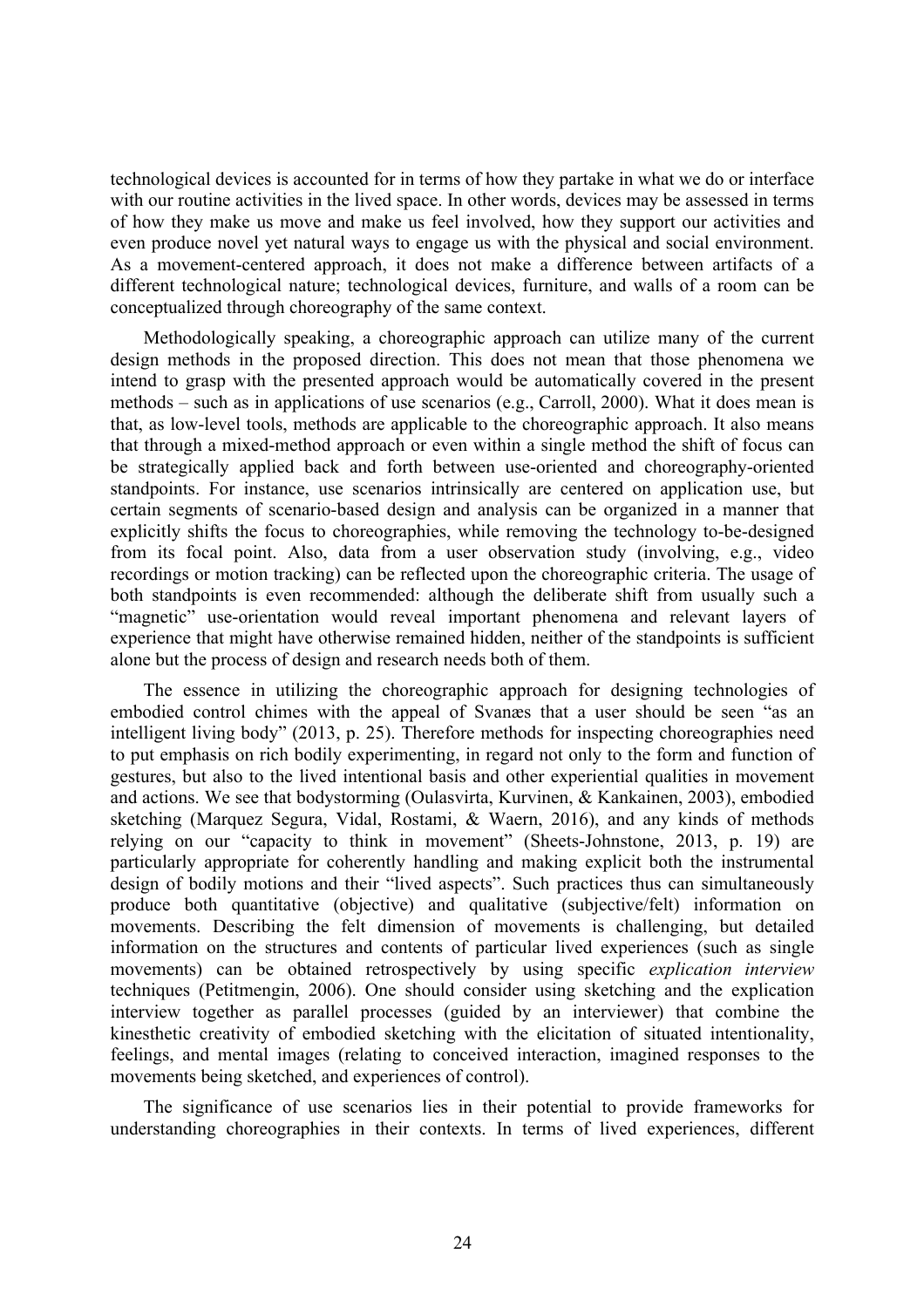orientational dispositions that give rise to, for instance, different push and pull type affordances may be addressed in writing scenarios. Scenarios can also explicitly identify movement qualities and specific situational aspects (material and social) that constitute choreographies (see an example of such analysis in Loke & Kocaballi, 2016). Furthermore, we want to highlight the potential of utilizing a first-person perspective and a participatory (enactive) approach to use scenarios. A potential practical implementation of these ideas is the application of so called Rich Use Scenario (RUS; see Pirhonen, Tuuri, Mustonen, & Murphy, 2007). The core of RUS is to apply a first-person perspective in the form of a story, which provides a vivid imagery of the use of an application. The story can be used in participatory sessions, similar to the workshops proposed by Svanæs (2013, pp. 21–24), where movementfocused design is acted out "with the lived body". The aim is to get RUS participants to immerse themselves into the story and to experience the flow of events and activities through its character. The technology to-be-designed is taken as a part of the lived environment in which the person interacts. The emphasis in the development of RUS was originally userinterface sounds, but the same approach could be applied to identifying and enacting oneself with the choreographies of a story in which actions belong to lived continuums of movement that have meaning as a larger whole. These continuums are relevant in understanding situations where contextual choreographies interface with technologies.

### **4. CONCLUDING REMARKS**

In this paper we presented and discussed a newly organized and coherent view of the concept of control in the context of embodied interaction and human–technology choreographies. Our intention in performing this analysis was not to produce "obscurantist discussion", thus making things deliberately more complex than needed. Rather, our intention was to shed light on the phenomena of embodied interaction that too easily remain hidden or become obscured in designing technologies that tap into human movement and everyday activities. Therefore we see that the multifaceted view of embodied control eventually provides support in design processes becoming more considered and mindful. While it provides a richer view on design possibilities, it also makes explicit the responsibilities of every designer in developing instruments of control that partake in choreographing human movements. We have suggested in this paper that the overarching utilization of the choreographic viewpoint can help designers in conceptualizing the effects that designs have on people's movements. The diversity of different design perspectives, unfolding upon the renewed definition of embodied control, highlight the need for using a heterogeneity of approaches in designing and building technologies of embodied interaction. It reminds us of Mark Weiser's 20-year-old vision of building invisible, ubiquitous technologies. A slide in his symposium keynote-presentation in 1994 states that the starting point of building these technologies is not in technologies themselves, but in "arts and humanities: Philosophy, Phenomenology, Anthropology, Psychology, Post-Modernism, Sociology of Science, Feminist Criticism", and finally, "Your own experience…". Below that, he added, "This is the most important part of the talk. You may not get it on first hearing. Patience." (Weiser, 1994, slide 10). Today, we still need that patience.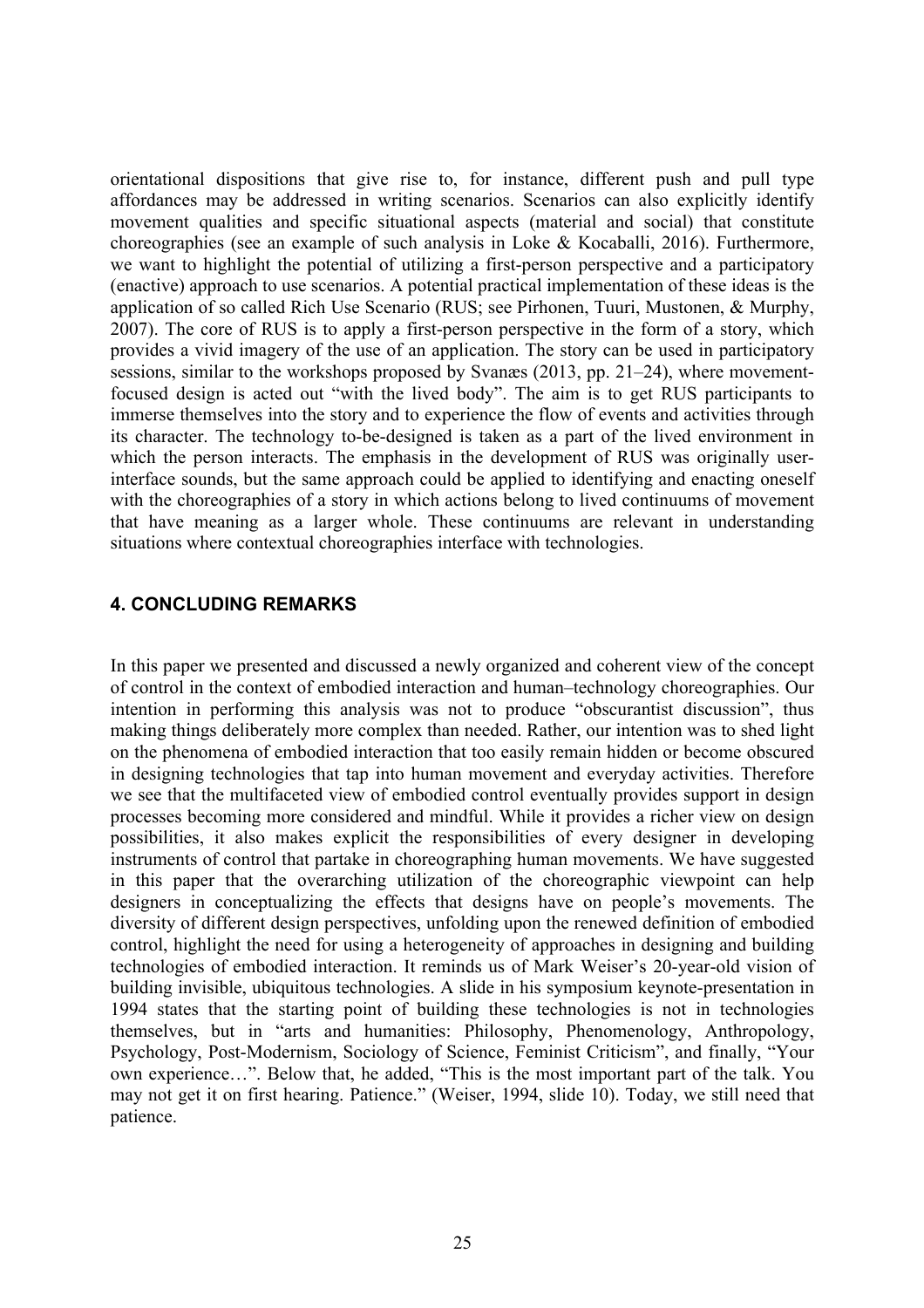#### **REFERENCES**

- Ajana, B. (2015). Augmented borders: Big Data and the ethics of immigration control. *Journal of Information, Communication and Ethics in Society, 13*(1), 58–78.
- Aldrich, F. K. (2003). Smart homes: Past, present and future. In Harper, R. (ed.) *Inside the smart home* (pp. 17–39). London, UK: Springer-Verlag.
- Alonso-Ríos, D., Vázquez-García, A., & Mosqueira-Rey, E. (2010). Usability: A critial analysis and a taxonomy. *International Journal of Human-Computer Interaction 26*(1), 53–74.
- Arthur, B. W. (2010). *The Nature of Technology: What It Is and How It Evolves.* London, UK: Penguin Books.
- Bergsland, A., & Wechsler, R. (2015). Composing Interactive Dance Pieces for the MotionComposer, a device for Persons with Disabilities. *In Proceedings of the International Conference on New Interfaces for Musical Expression* (NIME15; pp. 20–23), Baton Rouge, LA, USA.
- Beyer, H., & Holtzblatt, K. (1998). *Contextual Design: Defining Customer-Centered Systems*. San Francisco, CA, USA: Morgan Kaufmann.
- Bianchi-Berthouze, N. (2013). Understanding the Role of Body Movement in Player Engagement, *Human–Computer Interaction, 28*(1), 40*–*75.
- Birnbaum, D., Fiebrink, R., Malloch, J., & Wanderley, M. M. (2005). Towards a dimension space for musical devices. In *Proceedings of the 2005 conference on New interfaces for musical expression* (pp. 192*–*195). Vancouver, BC, Canada.
- Bongers, B. (2006). *Interactivation: Towards an e-cology of People, our Technological Environment, and the Arts*. PhD thesis, Vrije Universiteit Amsterdam. Lulu.com.
- Blanson Hankemans, O.A., Alpay, L.L., & Dumay, A. (2010). Aging in place: Self-care. In Mahmoud A. (Ed.) *Smart home environments, smart home systems.* InTech, available from <http://www.intechopen.com/download/get/type/pdfs/id/9627>
- Cadoz, C. (1994). Le geste canal de communication homme-machine. La communication 'instrumentale'. Sciences Informatiques, numéro spécial: *Interface homme-machine, 13*(1), 31– 61.
- Card, S. K., Newell, A., & Moran, T. P. (1983). *The Psychology of Human-Computer Interaction*. Hillsdale, NJ, USA: L. Erlbaum Associates Inc.
- Carroll, J. M. (2000). *Making use: scenario-based design of human-computer interactions.* Cambridge, MA, USA: MIT Press.
- Clark, A. (2008). *Supersizing the mind: Embodiment, action, and cognitive extension.* Oxford, UK: Oxford University Press.
- Clark, A., & Chalmers, D. (1998). The extended mind. *Analysis, 58*(1), 7–19.
- D'Arcangelo, G. (2004). Recycling Music, Answering Back: Toward an Oral Tradition of Electronic Music. *In Proceedings of the 2004 Conference on New Interfaces for Musical Expression*  (NIME04; pp. 55–58), Hamamatsu, Japan.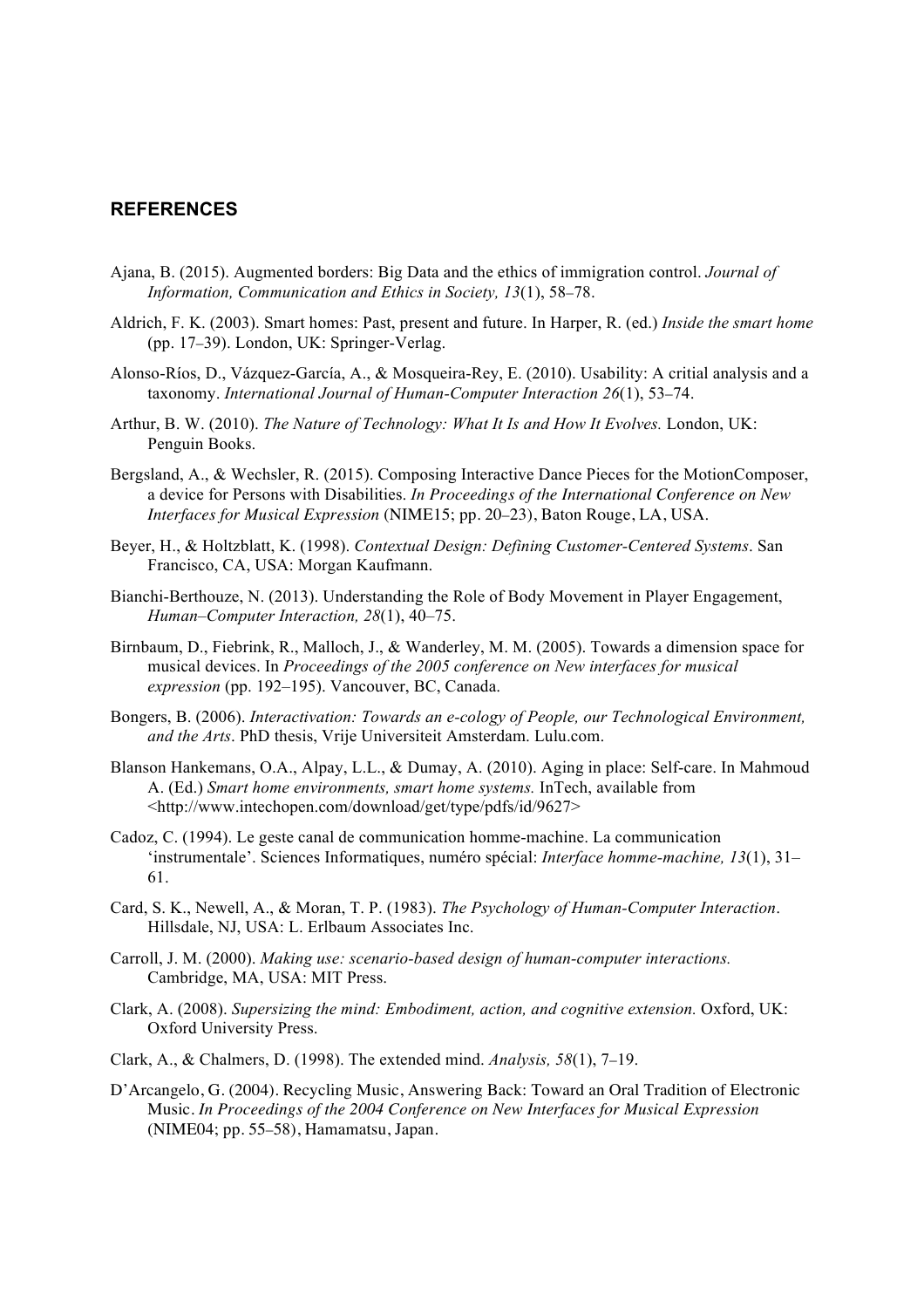Deleuze, G. (1992). Postcript on the societies of control. *October, 59*, 3–7.

- Djajadiningrat, T., Wensveen, S., Frens, J., & Overbeeke, K. (2004). Tangible products: redressing the balance between appearance and action. *Personal and Ubiquitous Computing, 8*(5), 294–309.
- Dourish, P. (1999). Embodied interaction: Exploring the foundations of a new approach to HCI. Unpublished paper, available form <http://www.dourish.com/embodied/embodied99.pdf>
- Dourish, P. (2001). *Where the action is: The foundations of embodied interaction*. Cambridge, MA, USA: MIT Press.
- Dourish, P., & Bell, G. (2007). The infrastructure of experience and the experience of infrastructure: meaning and structure in everyday encounters with space. *Environment and Planning B Planning and Design, 34*(3), 414–430.
- Dourish, P., & Bell, G. (2011). *Divining a digital future: Mess and mythology in ubiquitous computing*. Cambridge, MA, USA: The MIT Press.
- Eckel, G., & Pirrò, D. (2009). On Artistic Research in the Context of the Project Embodied Generative Music, *In Proceedings of the International Computer Music Conference* (pp. 541–544), Montreal, Canada.
- Friedman, B., Kahn, P., Jr, & Borning, A. (2006). Value Sensitive Design and Information Systems. In P. Zhang & D. Galletta (Eds.) *Human-Computer Interaction and Management Information Systems: Foundations* (pp. 348–372). New York: ME Sharpe.
- Froehlich, J. (2014). Gamifying green: gamification and environmental sustainability. In Walz, S. P., & Deterding, S. (Eds.). *The gameful world: Approaches, issues, applications* (pp. 563–596). Cambridge, MA, USA: MIT Press.
- Froese, T., McGann, M., Bigge, W., Spiers, A., & Seth, A. K. (2012). The enactive torch: A new tool for the science of perception. *IEEE Trans. Haptics, 5*(4), 365–375.
- Fritz, T. H., Hardikar, S., Demoucron, M., Niessen, M., Demey, M., Giot, O., Li, Y., Haynes, J.-D., Villringer, A., & Leman, M. (2013). Musical agency reduces perceived exertion during strenuous physical performance. *Proceedings of the National Academy of Sciences*, *110*(44), 17784–17789.
- Gallagher, S. (1986). Body image and body schema: A conceptual clarification. *Journal of Mind and Behavior, 7*(4), 541–554.
- Gibson, J. J. (1979). *The Ecological Approach to Visual Perception*. Boston, MA, USA: Houghton Mifflin.
- Godøy, R. (2011). Sound-action awareness in music. In D. Clarke & E. Clarke (Eds.), *Music and consciousness: philosophical, psychological, and cultural perspectives* (pp. 231–243). Oxford, UK: Oxford University Press.
- Greiwe, E. (2016). Commentary: Pokemon Go did what Fitbit failed to do: Get people moving. Chicago Tribune (July 11). Available from <http://www.chicagotribune.com/news/opinion/commentary/ct-pokemon-go-pichaku-squirtlegame-perspec-0712-jm-20160711-story.html>
- Grosz, E. (1994). *Volatile Bodies: Toward a Corporeal Feminism*. Bloomington, IN, USA: Indiana University Press.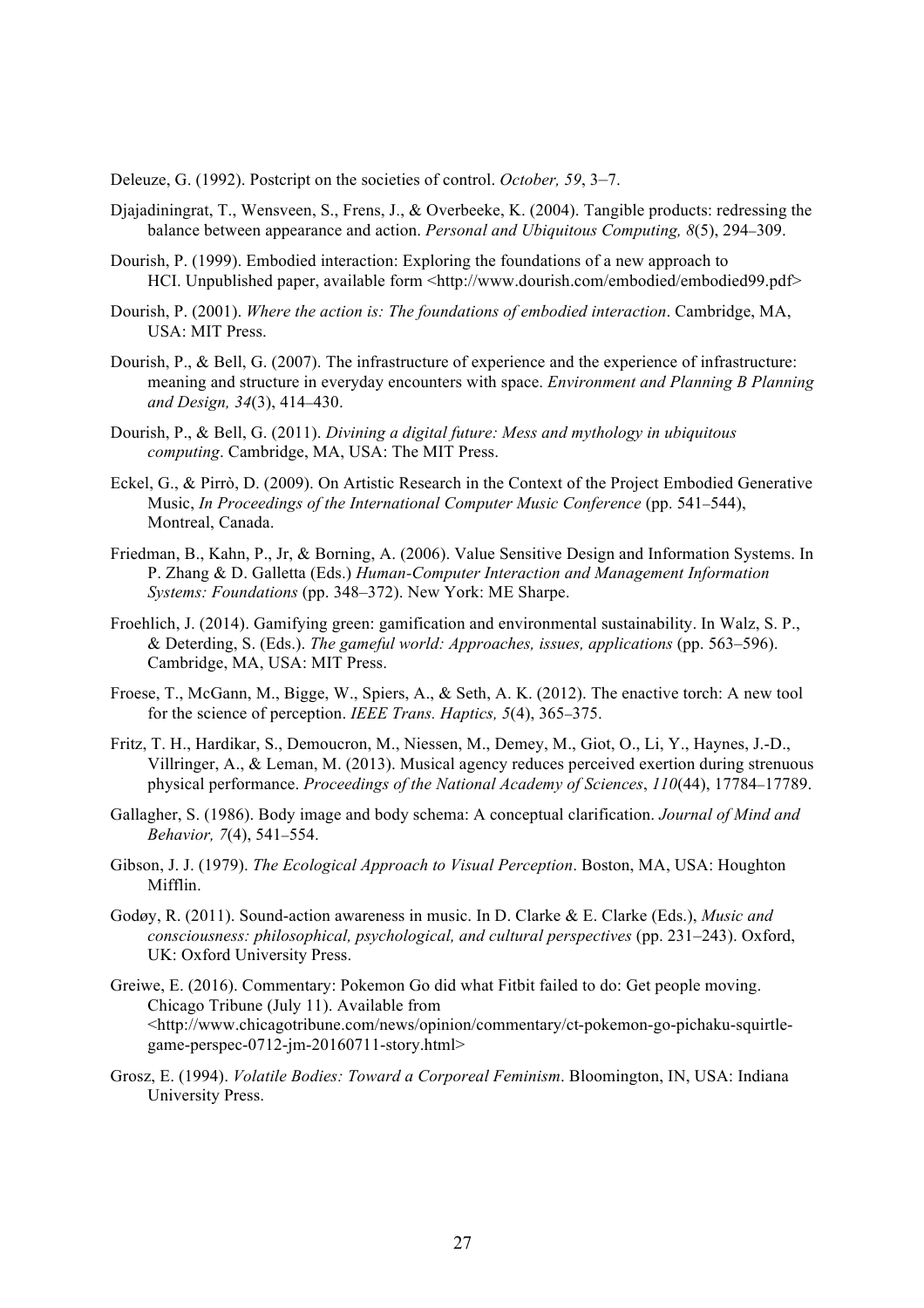- Guattari, F. (1995). *Chaosmosis: An Ethico-Aesthetic Paradigm*. Trans P. Bains and J. Pefanis. Bloomington, IN, USA: Indiana University Press.
- Haken, L., Abdullah, R., & Smart, M. (1992). The Continuum: A Countinuous Music Keyboard. *In Proceedings of the International Computer Music Conference* (pp. 81–84). San Jose, CA, USA: International Computer Music Association.
- Hamari, J., Koivisto, J., & Pakkanen, T. (2014). Do Persuasive Technologies Persuade? A Review of Empirical Studies. In Spagnolli, A. et al. (Eds.), *Persuasive Technology* (LNCS 8462; pp. 118– 136). Springer International Publishing Switzerland.
- Harper, R. (2003). Possibilities and methods. In Harper, R. (Ed.) *Inside the smart home* (pp. 1–40). London, UK: Springer-Verlag.
- Heidegger, M. (1962). *Being and Time*. Trans. J. Macquirrie & E. Robinson. [Sein und Zeit, 1927] Oxford, UK: Basil Blackwell.
- Hogan, M. (2015). Up next: How Playlists Are Curating the Future of Music. Pitchfork Media Inc. Available from <http://pitchfork.com/features/articles/9686-up-next-how-playlists-are-curatingthe-future-of-music/>
- Husserl, E. (1970). *The Crisis of European Sciences and Transcendental Phenomenology*. Trans. David Carr. [Die Krisis der europäischen Wissenshaften und die transzendentale Phänomenologie, 1954] Evanston, IL, USA: Northwestern University Press.
- Hutchins, E. (1995). *Cognition in the Wild*. Cambridge, MA, USA: MIT Press.
- Ihde, D. (1990). *Technology and the Lifeworld: From Garden to Earth*. Bloomington, IN, USA: Indiana University Press.
- Ingold, T. (1993). The temporality of the landscape. *World Archaeology, 25*(2), 152–174.
- Ishii, H., & Ullmer, B. (1997). Tangible bits: towards seamless interfaces between people, bits and atoms. *In Proceedings of the ACM SIGCHI Conference on Human factors in computing systems* (CHI '97; pp. 234*–*241). New York, NY, USA: ACM Press.
- ISO 9241-110. (2006). Ergonomics of human-system interaction. Part 110: Dialogue principles. Available from  $\text{64}$  //www.iso.org/iso/iso\_catalogue/catalogue\_tc/catalogue\_detail.htm?csnumber=38009>
- Jensenius, A. R. (2007). *Action-sound: Developing methods and tools to study music-related body movement*. PhD thesis, University of Oslo.
- Johnson, M. (2007). *The Meaning of the Body: Aesthetics of Human Understanding*. Chicago, IL, USA: University of Chicago Press.
- Kaptelinin, V., & Nardi, B. A. (2006). *Acting with technology: Activity theory and interaction design*. Cambridge, MA, USA: MIT press.
- Kitchin, R., & Dodge, M. (2013). *Code/space: Software and everyday life*. Cambridge, MA, USA: MIT Press.
- Klemmer, S. R., Hartmann, B., & Takayama, L. (2006). How bodies matter: five themes for interaction design. *In Proceedings of the 6th conference on Designing Interactive systems* (pp. 140–149). New York, NY, USA: ACM Press.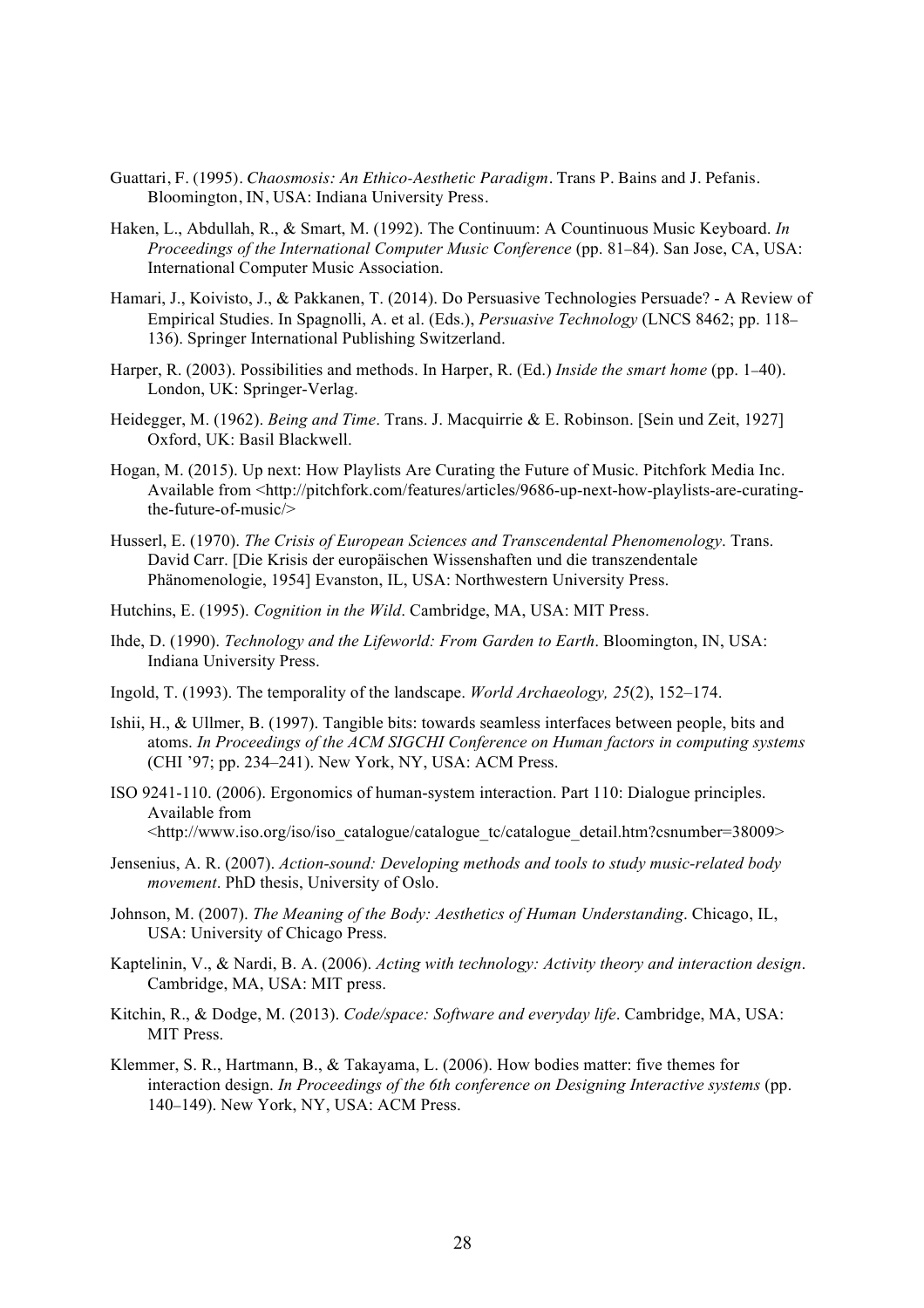- Krueger, M. (1977). Responsive Environments. In Wardrip-Fruin, N. & Montfort, N. (Eds.) *Proceedings of National Computer Conference* (pp. 423–433). Montvale, NJ, USA: AFIPS Press.
- Kûchler, S. (2008). Technological materiality: Beyond the dualistic paradigm. *Theory, Culture & Society, 25*(1), 101–120.
- Latour, B. (1996). On actor–network theory: A few clarifications. *Soziale Welt, 47*(4), 369–381.
- Lin, C. A., & Atkin, D. J. (Eds.). (2014). *Communication technology and social change: Theory and implications*. Mahwah, NJ, USA: Lawrence Erlbaum.
- Loke, L., & Reinhardt, D. (2012). First steps in body-machine choreography. In L. Loke & T. Robertson (Eds.), Australasian Computer Human Interaction Conference, 2nd International Workshop: The Body in Design (OzCHI '12; pp. 20–23). Sydney, Australia: Interaction Design and Work Practice Laboratory (IDWoP).
- Loke, L., & Kocaballi, A. (2016). Choreographic Inscriptions: A Framework for Exploring Sociomaterial Influences on Qualities of Movement for HCI. *Human Technology, 12*(1), 31– 55. DOI: http://dx.doi.org/10.17011/ht/urn.201605192619.
- Lukander, K., Jagadeesan, S., Chi, H., & Müller, K. (2013). OMG!: a new robust, wearable and affordable open source mobile gaze tracker. *In Proceedings of the 15th international conference on Human-computer interaction with mobile devices and services* (MobileHCI '13; pp. 408–411). New York, NY, USA: ACM Press. DOI=10.1145/2493190.2493214
- Lyons, S., & Fels, M. (2014). How to design and build musical interfaces. *In Proceeding SA '14 SIGGRAPH Asia 2014 Courses*. New York, NY, USA: ACM Press. DOI=10.1145/2659467.2659470
- Márquez Segura, E., Vidal, L., Rostami, A., & Waern, A. 2016. Embodied Sketching. In *Proceedings of the 2016 CHI Conference on Human Factors in Computing Systems* (CHI '16; pp. 6014– 6027). New York, NY, USA: ACM press. DOI: http://dx.doi.org/10.1145/2858036.2858486
- McLuhan, M. (1964). *Understanding Media: The Extensions of Man*. New York, NY, USA: McGraw Hill.
- Merleau-Ponty, M. (1962). *The Phenomenology of Perception*. Trans. Colin Smith. London, UK: Routledge.
- Microsoft (2010). Kinect Ads: "You Are the Controller". Microsoft News Center. Available from <http://www.microsoft.com/en-us/news/features/2010/oct10/10-21kinectads.aspx>
- Microsoft (2013). Kinect for Windows: Human Interface Guidelines v1.8. Available from <http://go.microsoft.com/fwlink/?LinkID=247735>
- Miranda, E. R., & Wanderley, M. (2006). *New Digital Musical Instruments: Control and Interaction Beyond Keyboard. Madison*. WI, USA: A-R Editions, Inc.
- Mitchell, T., Madgwick, S., & Heap, I. (2012). Musical Interaction with Hand Posture and Orientation: A Toolbox of Gestural Control Mechanisms. *In Proceedings of the International Conference on New Interfaces for Musical Expression* (NIME12)*.* University of Michigan, USA.
- Mumford, L. (1995). Technics and human development. In Miller, D.L.(Ed.) *Lewis Mumford Reader*. Athens, GA, USA: The University of Georgia Press.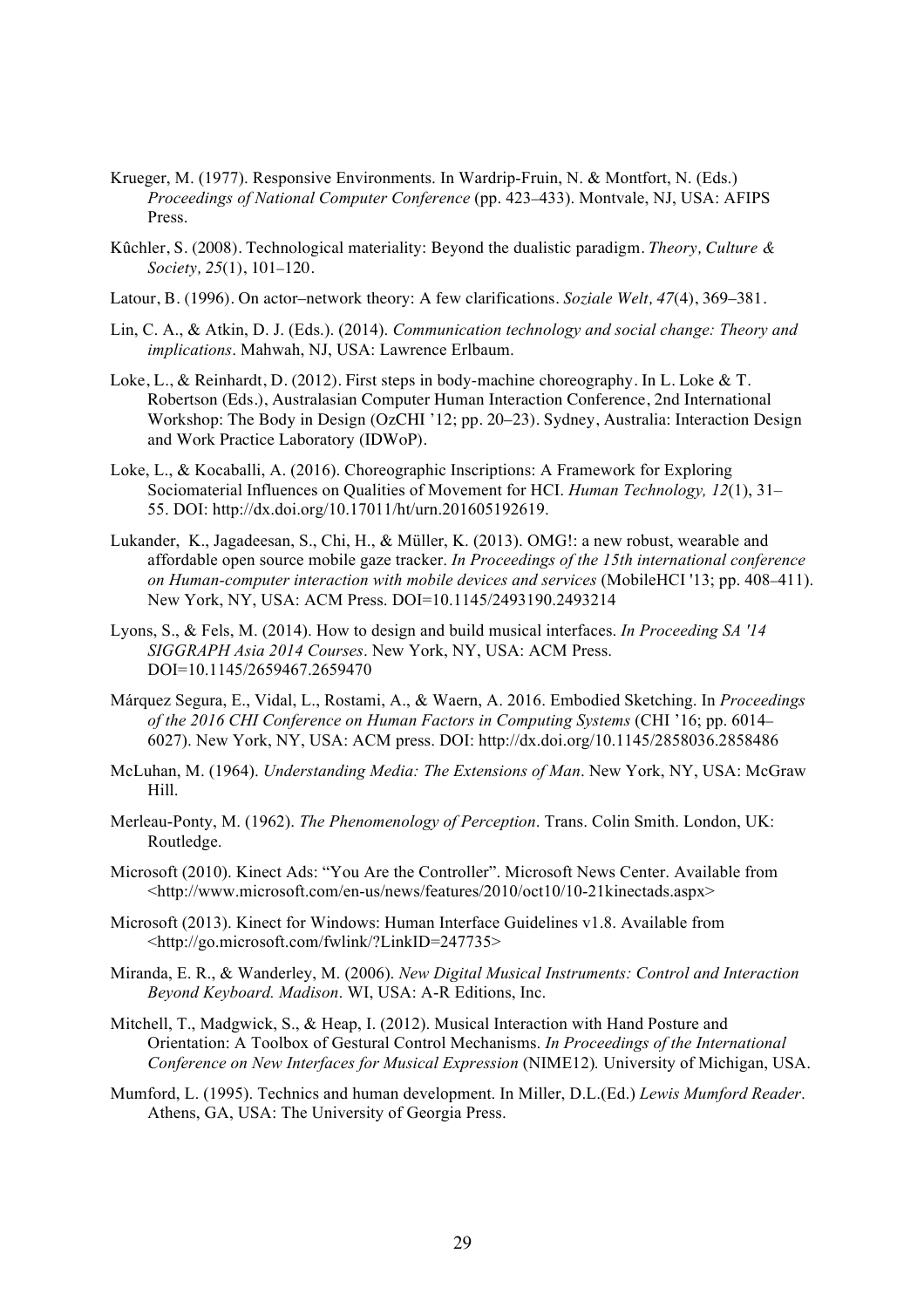- Müller, J., Schwarz, T., Butscher, S., & Reiterer, H. (2014). Back to tangibility: A post-WIMP perspective on control room design. *In Proceedings of the 2014 International Working Conference on Advanced Visual Interfaces* (pp. 57–64). New York, NY, USA: ACM Press.
- Myllykoski, M., Tuuri, K., Viirret, E., & Louhivuori, J. (2015). Prototyping hand-based wearable music education technology. *In Proceedings of the International Conference on New Interfaces for Musical Expression* (NIME15; pp. 182–183), Baton Rouge, LA, USA.
- Nijs, L., Lesaffre, M., & Leman, M. (2013). The musical instrument as a natural extension of the musician. In M. Castellengo, H. Genevois, & J.-M. Bardez (Eds.), *Music and its instruments* (pp. 467–484). Editions Delatour France.
- Noë, A. (2004). *Action in perception*. Cambridge, MA, USA: MIT Press.
- Noë, A. (2009). *Out of our heads: Why you are not your brain, and other lessons from the biology of consciousness*. New York, NY, USA: Macmillan.
- Oulasvirta, A., Kurvinen, E., & Kankainen, T. (2003). Understanding contexts by being there: case studies in bodystorming. *Personal and Ubiquitous Computing, (7)*2, 125–134.
- Overholt, D. (2009). The Musical Interface Technology Design Space. *Organised Sound, 14*(2), 217– 226. doi:10.1017/ S1355771809000326
- Parviainen, J. (2011). Dwelling in the virtual sonic environment: Phenomenological analysis of dancers' learning processes. *The European Legacy: Toward New Paradigms, 16*(5), 633–647.
- Parviainen, J. (2016). Quantified Bodies in the Checking Loop: Analysing the Choreographies of Biomonitoring and Generating Big Data. *Human Technology, 12*(1), 56–73. DOI: http://dx.doi.org/10.17011/ht/urn.201605192620.
- Parviainen, J., Tuuri, K., & Pirhonen, A. (2013a). Drifting down the technologization of life: Could choreography-based interaction design support us in engaging with the world and our embodied living? *Challenges, 4*(1), 103–115.
- Parviainen, J., Tuuri, K., Pirhonen, A., Turunen, M., & Keskinen, T. (2013b). Gestures within humantechnology choreographies for interaction design. *In Proceedings of the combined meeting of the 10th International Gesture Workshop (GW) and the 3rd Gesture and Speech in Interaction (GESPIN) conference*. Tilburg University, the Netherlands.
- Peeters, M., Megens, C., van den Hoven, E., Hummels, C., & Brombacher, A. (2013). Social stairs: taking the piano staircase towards long-term behavioral change. In *Proceedings of International Conference on Persuasive Technology* (LNCS 7822, pp. 174–179). Berlin, Heidelberg: Springer-Verlag.
- Peters, D. (2013). Haptic Illusions and Imagined Agency: Felt Resistances in Sonic Experience. *Contemporary Music Review, 32*(2-3), 151–164.
- Petitmengin, C. (2006). Describing one's subjective experience in the second person: An interview method for the science of consciousness. *Phenomenology and the Cognitive Sciences, 5*(3), 229– 269.
- Picard, R. W. (2003). Affective Computing: Challenges. *International Journal of Human-Computer Studies, 59*(1–2), 55–64.
- Pirhonen, A., Tuuri, K., Mustonen, M.-S., & Murphy, E. (2007). Beyond clicks and beeps: In pursuit of an effective sound design methodology. In Oakley, I. & Brewster, S. (Eds.) *Haptic and Audio*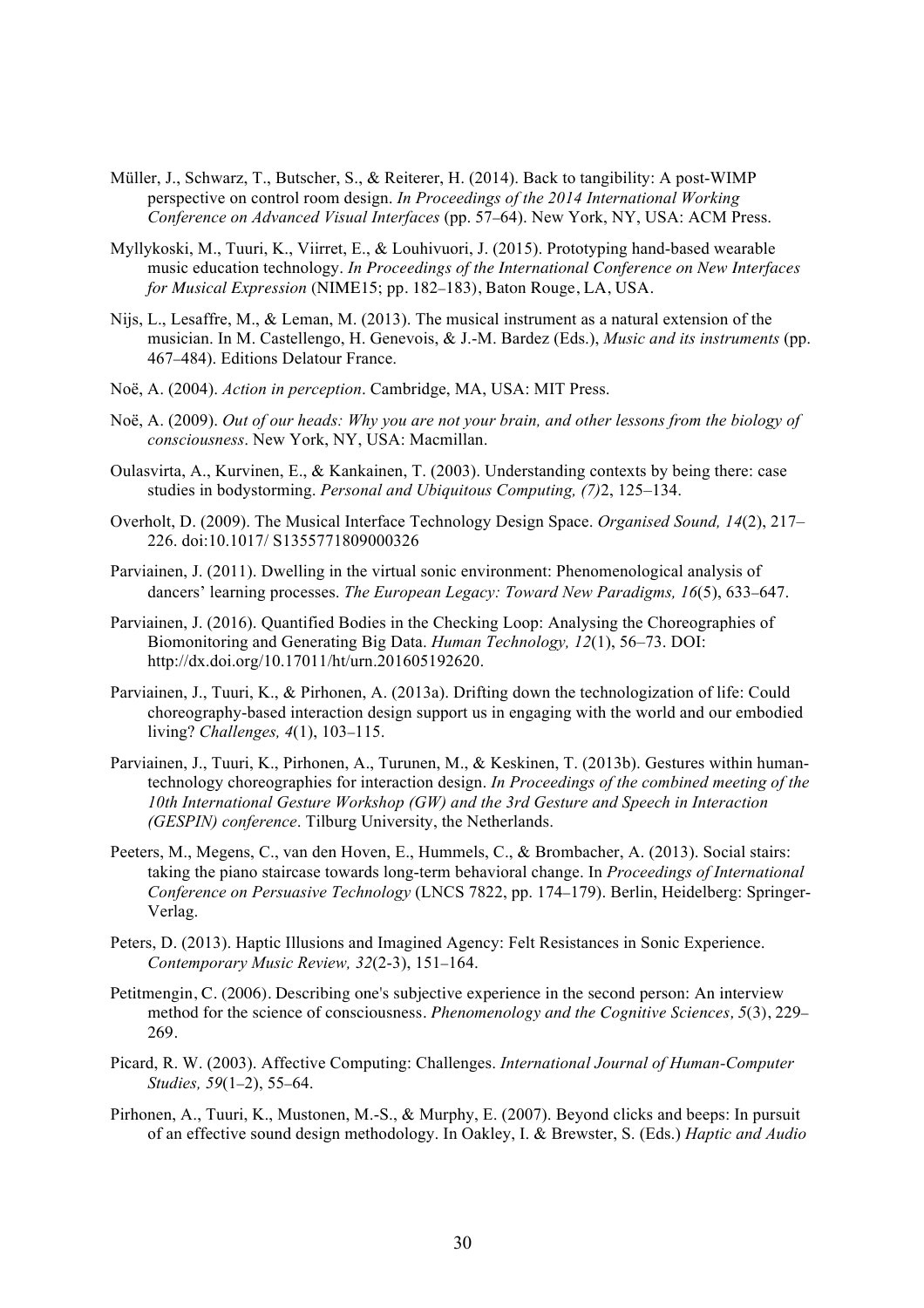*Interaction Design: Proceedings of the Second International Workshop HAID 2007* (LNCS 4813; pp. 133–144). Berlin/Heidelberg, Germany: Springer Verlag.

- Quek, M., Höhne, J., Murray-Smith, R., & Tangermann, M. (2013). Designing future BCIs: Beyond the bit rate. In Allison, B., Dunne, S., Leeb, R., Millán, J. and Nijholt, A. (Eds.) *Towards Practical Brain-Computer Interfaces* (pp. 173–196). Berlin/Heidelberg, Germany: Springer Verlag..
- Rautaray, S., & Agrawal, A. (2015). Vision based hand gesture recognition for human computer interaction: a survey. *Artificial Intelligence Review, 43*(1), 1-54. doi:10.1007/s10462-012-9356-9
- Reis, T., de Sá, M., & Carriço, L. (2008). Multimodal interaction: Real context studies on mobile digital artefacts. In Pirhonen, A. & Brewster, S. (Eds.) *Haptic and Audio Interaction Design: Proceedings of the Third International Workshop, HAID 2008* (LNCS 5270; pp. 60–69). Berlin/Heidelberg, Germany: Springer Verlag.
- Rogers, Y. 2006. Moving on from Weiser's Vision of Calm Computing: Engaging UbiComp Experiences. In P. Dourish & A. Friday (Eds.) *Proceedings of Ubicomp 2006* (Lecture Notes in Computer Science 4206, pp. 404–421). Berlin, Heidelberg: Springer-Verlag.
- Savat, D. (2013). *Uncoding the Digital. Technology, Subjectivity and Action in the Control Society*. London, UK: Palgrave.
- Sheets-Johnstone, M. (2013). Bodily resonance. In De Preester, H. (Ed. ) *Moving Imagination: Explorations of gesture and inner movement* (pp. 19-36). John Benjamins Publishing.
- Small, C. (1998). *Musicking: The Meanings of Performing and Listening*. Hanover, NH, USA: University Press of New England.
- Sparkler Research Agency (2013). Media coverage of our "Families" project with Microsoft. Available from <http://www.sparkler.co.uk/2013/10/media-coverage-of-our-families-projectwith-microsoft-2/>
- Steiner, C. (2012). *Automate this: How Algorithms Came to Rule Our World*. New York, NY, USA: Portfolio Penguin.
- Straus, E. W. (1966). *Phenomenological psychology*. Trans. Erling Eng. New York, NY, USA: Basic Books.
- Suchman, L. (1987). *Plans and Situated Actions: The Problem of Human Machines Communication*. Cambridge, MA, USA: Cambridge University Press.
- Svanæs, D. (2013). Interaction design for and with the lived body: Some implications of Merleau-Ponty's phenomenology. *ACM Transactions on Computer-Human Interaction, 20*(1), article 8,  $1-30.$
- Thompson, E., & Stapleton, M. (2009). Making Sense of Sense-Making: Reflections on Enactive and Extended Mind Theories. *Topoi*, *28*(1), 23–30. doi:10.1007/s11245-008-9043-2
- Tuuri, K., Pirhonen, A. & Hoggan, E. (2009). Some Severe Deficiencies of the Input-output HCIparadigm and Their Influence on Practical Design. In L. Norros, H. Koskinen, L. Salo & P. Savioja (Eds.), *Designing beyond the Product - Understanding Activity and User Experience in Ubiquitous Environments* (pp. 363–369). Espoo, Finland: VTT Technical Research Centre of Finland.